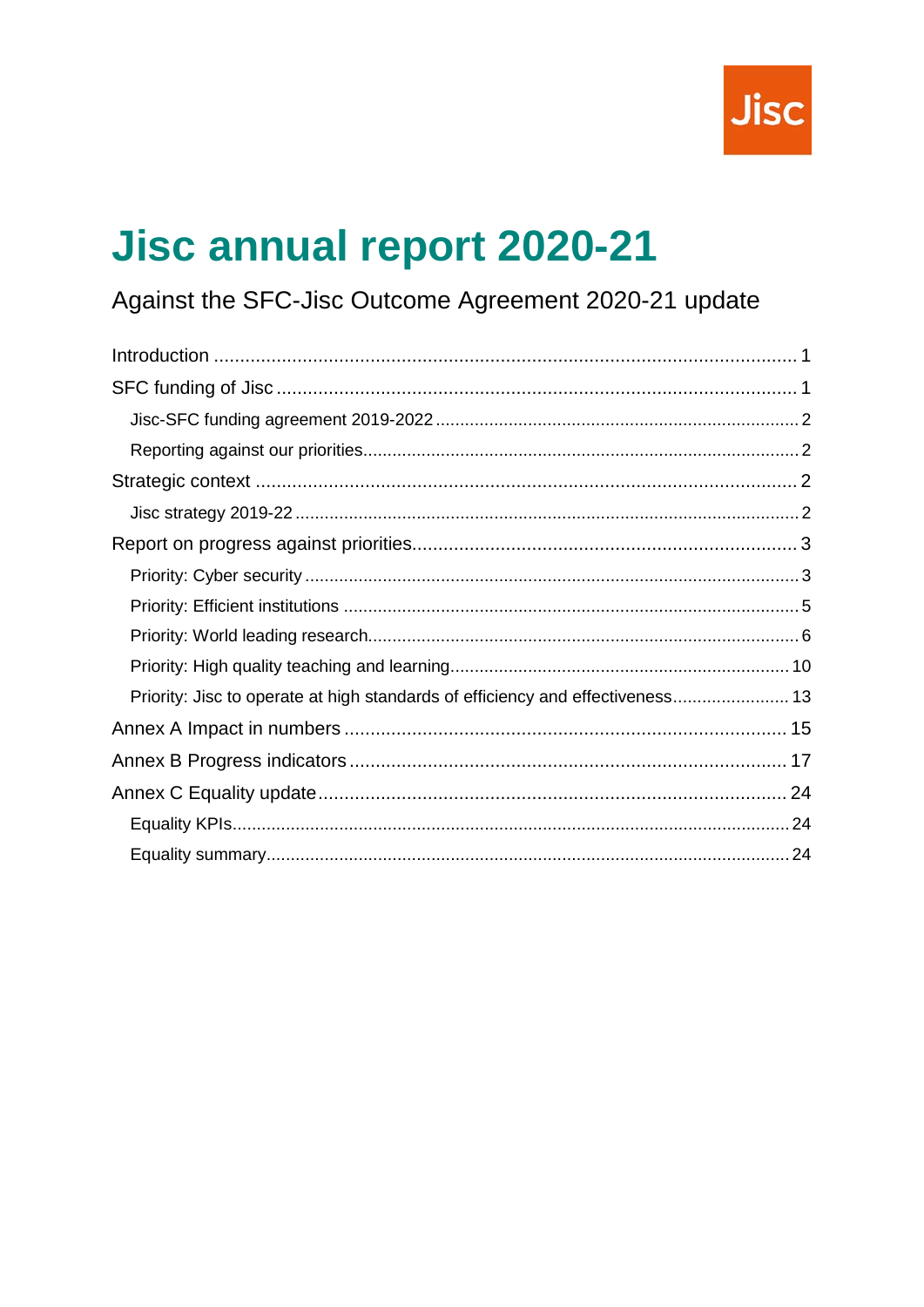# <span id="page-1-0"></span>**Introduction**

- 1. **[Jisc](http://www.jisc.ac.uk/)** is the UK's digital body dedicated to the education and research communities. We believe that education and research improves lives, and technology improves education and research.
- 2. Our vision is for the UK to be a world leader in technology education and research. Our mission is to power and empower our members with the technology and data they need to succeed.
- 3. Through investment in its capabilities, Jisc enhances the UK's critical national digital infrastructure for education and research and supports innovation using advanced technologies.
- 4. We work in partnership with Scottish universities and colleges to ensure that they not only make the most of the digital opportunities available, but at the same time make substantial savings compared with doing so individually.

# <span id="page-1-1"></span>**SFC funding of Jisc**

-

- 5. Jisc is funded by the UK HE and FE funding bodies to deliver essential UK-wide digital infrastructure. We are a critical part of building both the capability and capacity of Scotland's further, higher and vocational educational sectors, using grant-in-aid from the Scottish Funding Council (SFC).
- 6. The UK funding bodies have agreed a shared funding model for Jisc<sup>[1](#page-0-0)</sup> on the basis of a two-thirds contribution from HE and a one-third contribution from FE. Proportions are then divided between the respective nations across the UK. The funding provided by the SFC is approximately 20% of Jisc's total core grant funding.<sup>[2](#page-1-2)</sup> HE institutions in Scotland provide a contribution of approximately £1m (incl. VAT) via member subscription fees.

<sup>&</sup>lt;sup>1</sup> Described in the Jisc – HE and FE Funding Bodies Memorandum of Understanding, 2012.

<span id="page-1-3"></span><span id="page-1-2"></span><sup>&</sup>lt;sup>2</sup> In 2020-21 this equated to £5.2m for HE (12% of Jisc's total funding) and £2.9m for FE (8% of Jisc's total funding).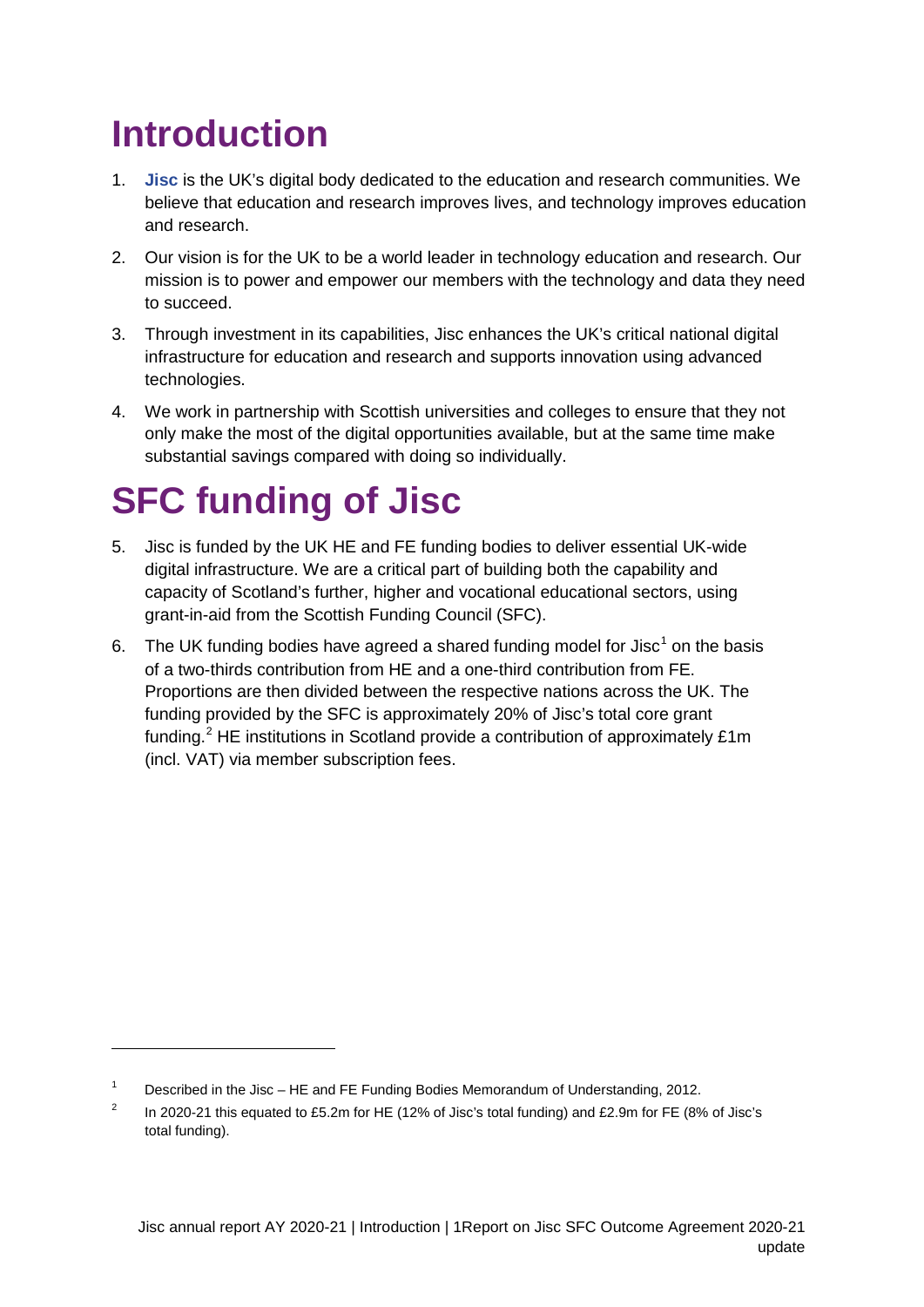## <span id="page-2-0"></span>**Jisc-SFC funding agreement 2019-2022**

7. Jisc and SFC agreed a new **[three year funding agreement 2019-20](http://www.sfc.ac.uk/web/FILES/ResearchInnovation/Jisc_outcome_agreement_2019-20.pdf)** to **2021-22** in August 2019. The agreement provides certainty to institutions as to Jisc's priorities over the three years and clarifies the outcomes we seek to achieve on behalf of the Scottish education and research sectors. It should be noted that any activity after the first funded year (2019-20) is subject to a flat cash funding settlement from Jisc's core funders, including from the SFC. Any cuts to our funding could result in some of the activity in the agreement being reduced or stopped and/or increases to the HE subscription fee in Scotland.

## <span id="page-2-1"></span>**Reporting against our priorities**

8. This report outlines the outcomes and progress against the priorities in the Jisc-SFC Outcome Agreement 2019-22 for the **academic year 2020-21**. It complements UKwide updates on Jisc's progress given to the Funders and Owners Group (FOG) in October 2020 and in May and October 2021.

# <span id="page-2-2"></span>**Strategic context**

## <span id="page-2-3"></span>**Jisc strategy 2019-22**

- 9. Jisc's **[strategy](https://www.jisc.ac.uk/reports/strategy-2019-2022)** for 2019-22 is to build on our transition to a membership organisation, taking our achievements to the next level and enhancing what we do to the further satisfaction of members and funders. We will:
	- Deliver world-class core services by continuing to listen and invest to ensure that our service and capability levels within our core offer remain fit for members' future needs.
	- Offer value-added services by developing vibrant new services that are codesigned and driven by the needs of members in HE, FE and research, and are distinct from the commercial market.
	- Inspire with thought leadership in order to stimulate transformative change in the sector's use of technology to improve teaching, learning and research.
	- Satisfy members and funders.
	- Provide financial leadership by ensuring that our membership subscription is kept 'low', with an aim to maintain increases that are inflation-based or less, subject to grant funding. We will also aim to address the balance of funding/income and to achieve a goal of 50% from non-grant sources.
	- Transform Jisc by being well run and operating effectively and efficiently.
- 10. Jisc is guided by our sector strategies in the areas of **[higher education](https://www.jisc.ac.uk/reports/higher-education-strategy-2021-2024)**, **[further](https://www.jisc.ac.uk/reports/jisc-further-education-and-skills-strategy-2020-2023)  [education and skills](https://www.jisc.ac.uk/reports/jisc-further-education-and-skills-strategy-2020-2023)** and **[research & innovation.](https://www.jisc.ac.uk/reports/research-and-innovation-sector-strategy-2021-2023)** The challenges and needs raised by our **[Education 4.0](https://www.jisc.ac.uk/education-4-0)** and **[Research 4.0](https://www.jisc.ac.uk/reports/research-4-0-research-in-the-age-of-automation)** thought leadership campaigns, as well as our response to the Covid-19 pandemic, **[Learning & teaching reimagined](https://www.jisc.ac.uk/reports/learning-and-teaching-reimagined-change-and-challenge)**,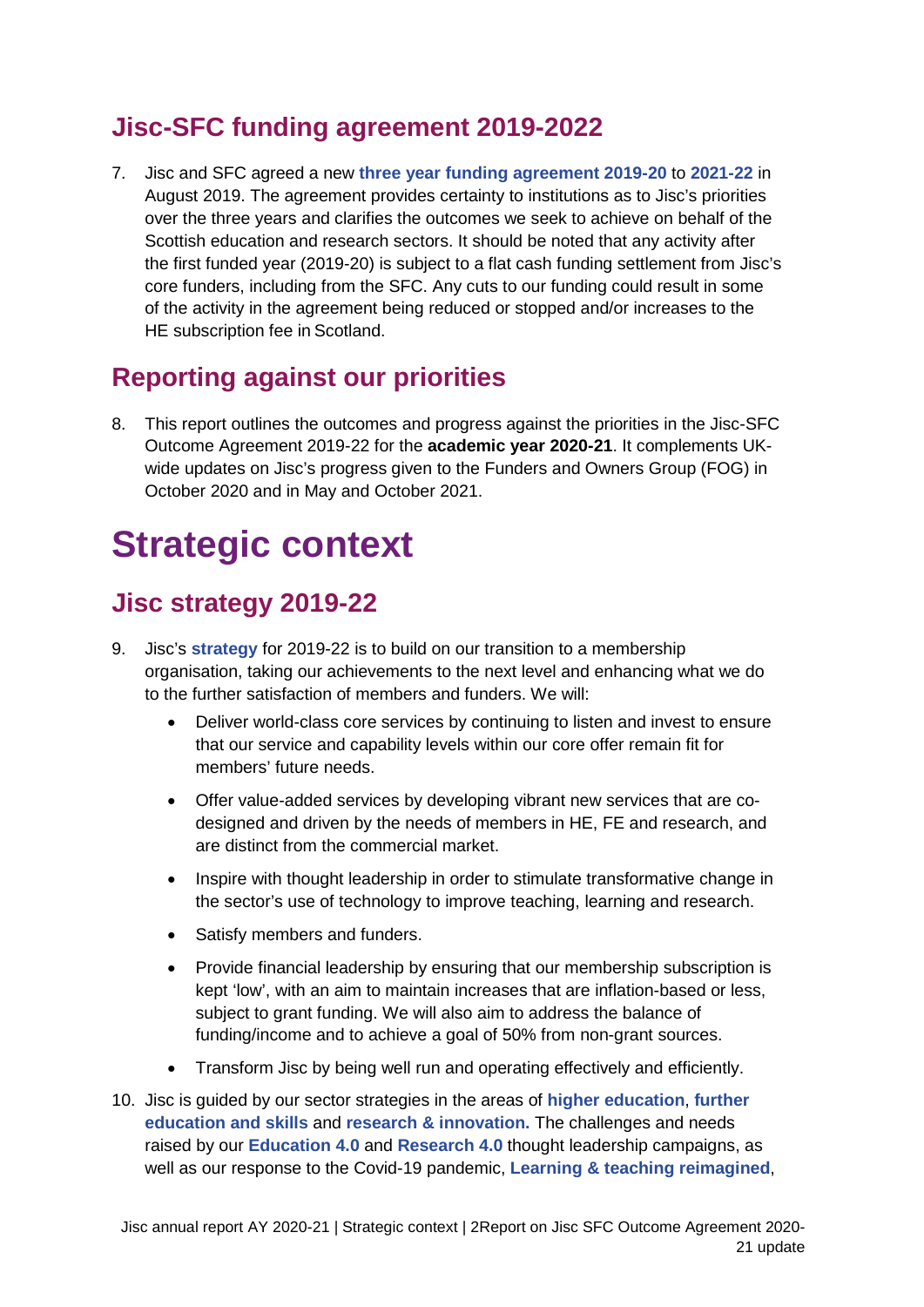have fed into our **[co-design process](https://www.jisc.ac.uk/rd/how-we-innovate/co-design)**.

- 11. Jisc is also guided by the high-level priorities of the SFC and the Scottish Government when planning its work. Recently we worked on the digital elements of SFC's **[Review of coherent provision and sustainability](http://www.sfc.ac.uk/review/review.aspx)** and other priorities include:
	- The outcomes in [SFC's Strategic Framework](http://www.sfc.ac.uk/web/FILES/StrategicFramework/Scottish_Funding_Council_Strategic_Framework_2019-2022.pdf) 2019-22
	- Scotland's [College and University sector ICT strategy](http://www.sfc.ac.uk/web/FILES/Quality/Further_and_Higher_Education_ICT_Strategy.pdf) 2019-21
	- [Digital Scotland](https://www.gov.scot/publications/realising-scotlands-full-potential-digital-world-digital-strategy-scotland/)
	- [Working collaboratively for a Better Scotland:](https://www.gov.scot/binaries/content/documents/govscot/publications/corporate-report/2018/06/enterprise-and-skills-strategic-board-outline-plan/documents/13799bff-2639-4557-97e7-3568dd1b0f78/13799bff-2639-4557-97e7-3568dd1b0f78/govscot%3Adocument) outline strategic plan 2018.

# <span id="page-3-0"></span>**Report on progress against priorities**

## <span id="page-3-1"></span>**Priority: Cyber security**

### **Highlights**

- 12. In 2020-21, the cyber threat landscape continued to deteriorate with attacks on UK education and research organisations increasing in terms of volume, frequency and sophistication. HEIs were recently highlighted as [targets for Russian state](https://www.jisc.ac.uk/blog/universities-alerted-to-cyber-threat-from-russia-06-jul-2021)[sponsored cyber criminals](https://www.jisc.ac.uk/blog/universities-alerted-to-cyber-threat-from-russia-06-jul-2021) in a joint statement by the National Cyber Security Centre (NCSC) and its US counterparts.
- 13. Following a number of damaging ransomware attacks during 2020 clearing and enrolment period, Jisc provided detailed advice and guidance to universities and colleges on how to mitigate against cyber-attacks to enable them to be better prepared this year. However, the UK sectors have seen **17** ransomware incidents so far this year in 2021, which is more than seen in the whole of 2020.
- 14. Similarly, DDoS attacks, where attackers attempt to flood a network with traffic or overload systems to make them unusable, continue to be targeted towards education and research organisations. In the past year, **34** Scottish institutions were targeted with **138** verified [DDoS](https://www.jisc.ac.uk/ddos-mitigation) (distributed denial-of-service) attacks**.** However, thanks to timely mitigation measures from Jisc, no DDoS attacks against members so far have caused any significant disruption to the availability of member services.
- 15. Mitigations have ranged from detailed guidance and advice derived from forensic analysis of attacks and continued identification and mitigation of new attacks. We communicate directly with our members where we have identified any weaknesses in their digital infrastructure, based on threat intelligence that we have received or generated. For example, over a thousand individuals representing our member organisations attended a series of three ransomware-specific briefings in 2021, followed by guidance and support.
- 16. In the reporting period, we have also invested in a national filtering infrastructure to provide further protection against ransomware attacks. We are improving the capacity of our DDoS mitigation infrastructure to meet the changing threat environment; through investment in security orchestration, automation and response (SOAR) tools that will provide faster response times and greater efficiency across our defensive capability.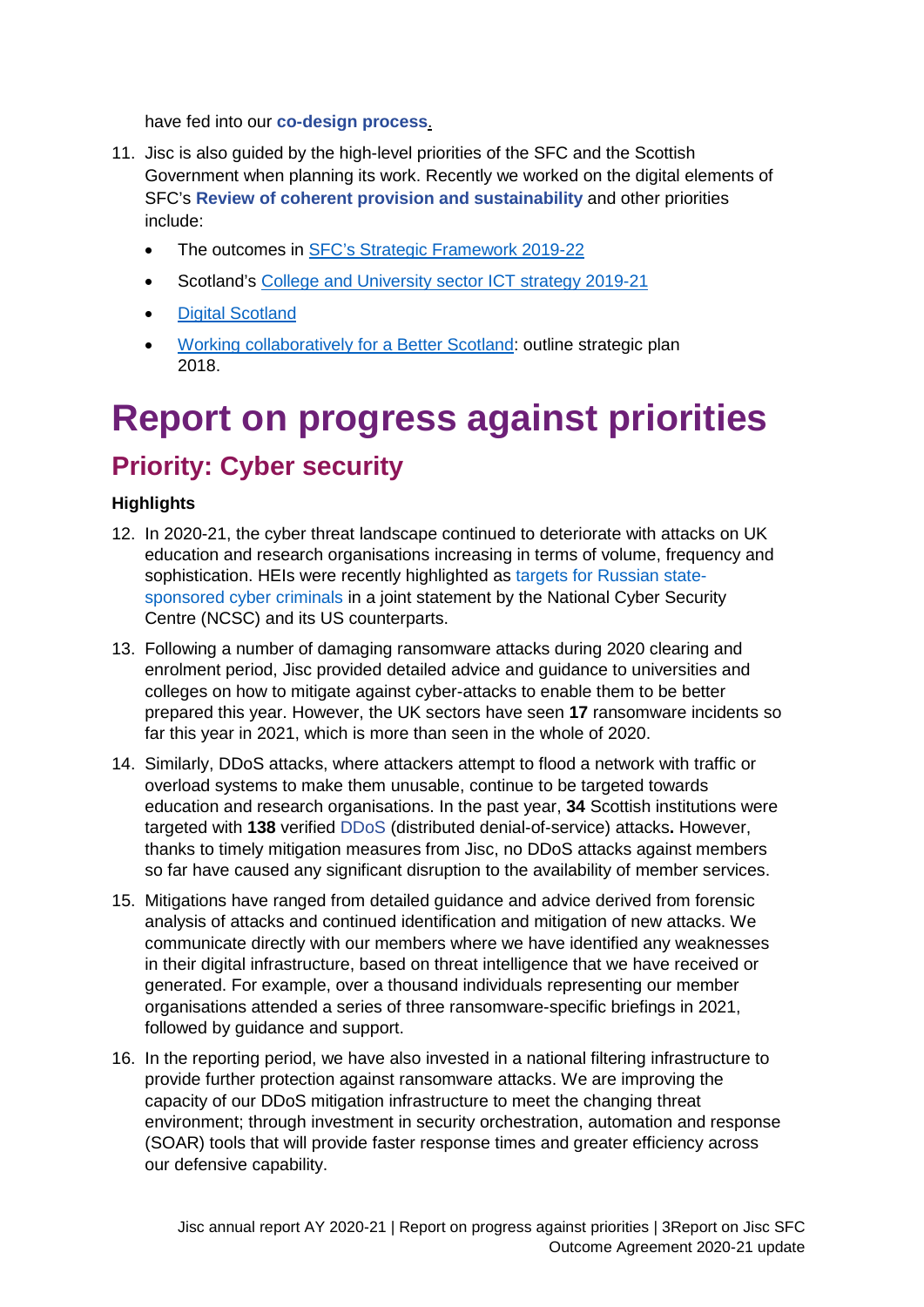- 17. We established a new **[cyber security threat intelligence sharing system](https://www.jisc.ac.uk/news/new-global-partnership-helps-education-sector-defend-against-cyber-attacks-25-may-2021)** to help research and education organisations across the globe prevent and mitigate cyberattacks.
- 18. We have continued to seek to be a thought leader for our sectors through, for example, our annual [cyber security conference](https://www.jisc.ac.uk/security-conference) and published [a key report](https://www.jisc.ac.uk/reports/cyber-impact) on the impacts of cyber crime on institutions. We published joint guidance with QAA regarding [cyber security in relation to essay mills hacking university websites](https://www.qaa.ac.uk/docs/qaa/guidance/emerging-cyber-security-threats.pdf) putting students at risk.

### **Update on agreed outcomes 2020-21**

- 19. Jisc protects the [Janet network](https://www.jisc.ac.uk/janet) (as well as our members who use the network) from cyber security threats such as DDoS and we provide a wide range of additional [cyber security services](https://www.jisc.ac.uk/cyber-security) to keep our member's online environments and physical infrastructures secure. Our target was to increase the use of our enhanced cyber security services in order to improve the cyber security posture of our Scottish HE & FE members. In AY 2020-21, we have:
	- Significantly exceeded our target for [cyber security portal](https://cybersecurity.jisc.ac.uk/) use. The portal allows members to monitor their own network traffic and use data on DDoS attacks for quicker mitigation against attacks. Our target was to sign up 500 unique users and we increased our numbers from 392 users in 2019-20 to 1624 users in 2020-21.
	- Significantly increased take-up of [penetration testing](https://www.jisc.ac.uk/penetration-testing) by 34% since 2019 (our target was 20%). The service simulates real work cyber-attacks in order to highlight member IT vulnerabilities and non-compliance with third party standards such as [Cyber Essentials.](https://www.jisc.ac.uk/cyber-essentials)
	- Increased take up [critical protection.](https://www.jisc.ac.uk/critical-services-protection), While we did not hit our target of 77 subscribers (15 in Scotland), achieving 35 (3 in Scotland), we will continue to promote this service to those members who wish to have a wider range of options to help mitigate DDoS attacks more quickly and in a more customisable way.
	- Significantly exceeded our target of 60 UK members taking up [Cyber Essentials](https://www.jisc.ac.uk/cyber-essentials) with 106 UK members signing up. Of these, 7 in Scotland took up this service to help gain and renew Cyber Essentials certification. We also launched [Cyber](https://www.jisc.ac.uk/cyber-essentials#plus)  [Essentials plus](https://www.jisc.ac.uk/cyber-essentials#plus) training offer for the next step after certification.
	- Significantly exceeded our target of 9 UK HE & FE members taking up [managed SIEM](https://www.jisc.ac.uk/managed-siem) to help proactively manage cyber threats, with 59 members taking up the service. We met our target for 2 of these members to be from Scotland.
- 20. **Completion of cybersecurity portal and self-serve for members**: We continued to develop the functionality of our popular [cyber security portal,](https://cybersecurity.jisc.ac.uk/) fully implementing its appointment booking system. We have seen increased interactions between Jisc and its members on cyber security matters as they can now easily raise cyber security incident (CSIRT) tickets with us via the portal.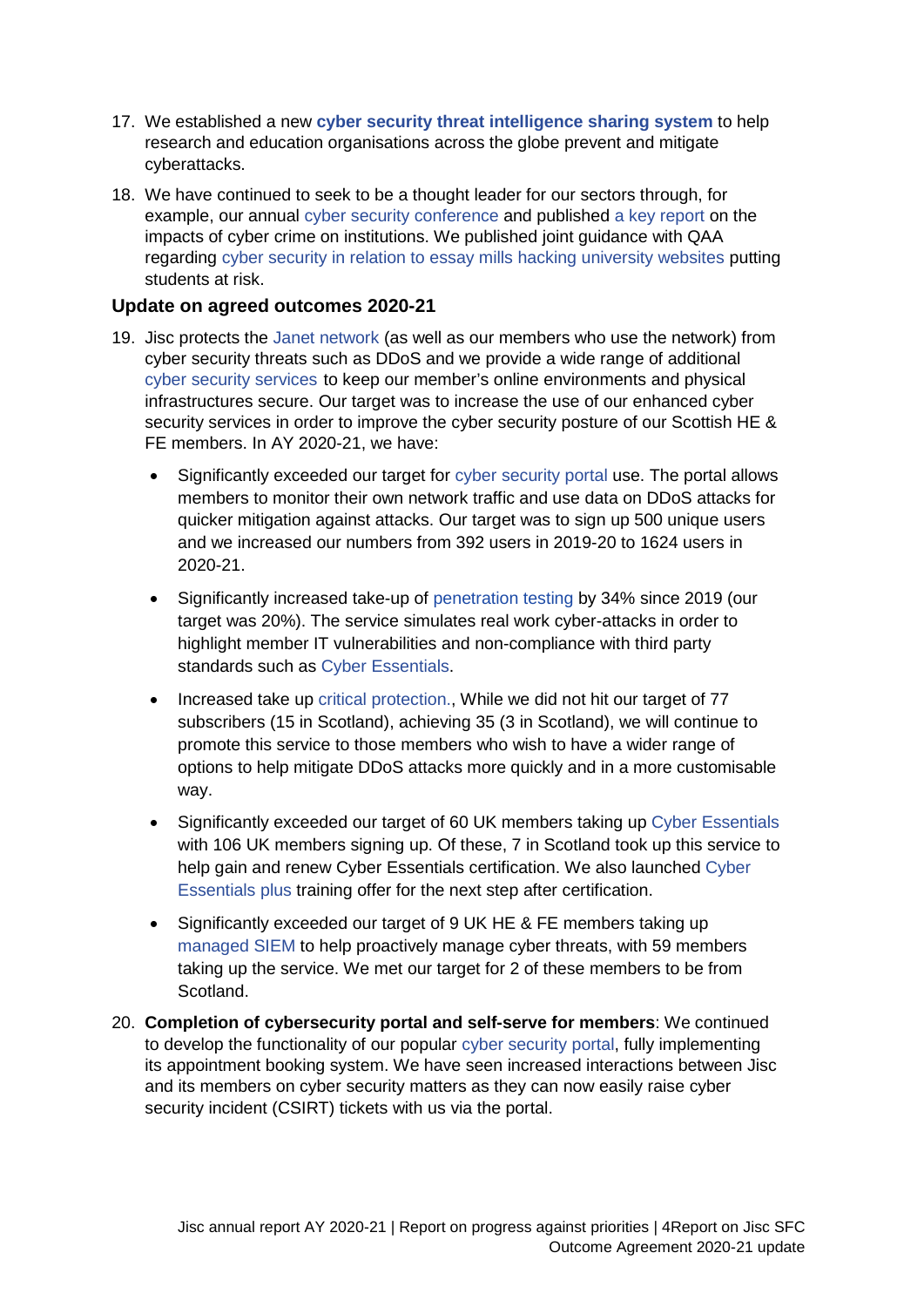### **Summary**

| <b>Cybersecurity: indicative outcomes</b>                                       |                                                                                                                                              |                                                                                                                                                                         |  |  |
|---------------------------------------------------------------------------------|----------------------------------------------------------------------------------------------------------------------------------------------|-------------------------------------------------------------------------------------------------------------------------------------------------------------------------|--|--|
| <b>Priority</b>                                                                 | 2020-21 agreed outcomes                                                                                                                      | 2020-21 update                                                                                                                                                          |  |  |
| Increased use of<br>enhanced cyber<br>security services <sup>3</sup>            | - 500 HE & FE members (100 in<br>Scotland) will sign up to the<br>cyber security portal                                                      | 1624 HE & FE members (141<br>in Scotland) have signed up to<br>the cyber security portal                                                                                |  |  |
|                                                                                 | Increased use of the<br>penetration /testing by 20%<br>from August 2019                                                                      | Increased use of the<br>penetration /testing by 34%<br>from August 2019                                                                                                 |  |  |
|                                                                                 | 77 enhanced Critical Services<br>protection (formerly called<br>'enhanced DDoS services')<br>taken up by HE & FE<br>members (15 in Scotland) | 35 enhanced Critical Services<br>$\blacksquare$<br>protection (formerly called<br>'enhanced DDoS services')<br>have been taken up by HE &<br>FE members (3 in Scotland) |  |  |
|                                                                                 | 60 HE & FE members (12 in<br>Scotland) to take up the Cyber<br><b>Essentials service</b>                                                     | 106 HE & FE members (7 in<br>$\Box$<br>Scotland) have taken up the<br><b>Cyber Essentials service</b>                                                                   |  |  |
|                                                                                 | 9 HE & FE members (2 in<br>$\blacksquare$<br>Scotland) to take up the<br>managed SIEM service                                                | 59 HE & FE members (2 in<br>$\overline{\phantom{a}}$<br>Scotland) have taken up the<br>managed SIEM service                                                             |  |  |
| Completion of cyber<br>security portal<br>including 'self-serve'<br>for members | Jisc's DNS registry and the<br>$\overline{a}$<br><b>Primary Nameserver service</b><br>are added to the portal in Q4<br>2020                  | Increase in functionality has<br>included booking service calls and<br>greater interaction with Jisc (e.g.<br>raising cyber incidents).                                 |  |  |
|                                                                                 | Institutions are able to make<br>÷,<br>payment for Jisc's cyber<br>security services directly from<br>the portal                             |                                                                                                                                                                         |  |  |

## <span id="page-5-0"></span>**Priority: Efficient institutions**

### **Highlights**

<span id="page-5-1"></span>-

21. **Janet access programme:** In 2020-21 our key priority to help Scottish institutions be more efficient was to continue to deliver our programme to **[upgrade and](https://www.jisc.ac.uk/rd/projects/shaping-the-future-of-janet)  [rearchitect access](https://www.jisc.ac.uk/rd/projects/shaping-the-future-of-janet)** to Janet across the UK. This critical programme will meet the growing needs of our members for high speed connectivity, agile implementation of new technologies and easier deployment of end-to-end services. Three UK regions are now complete and full implementation of the updated access networks across the rest of the UK will complete by 2023-24.

<sup>&</sup>lt;sup>3</sup> Wording of outcomes throughout document may be altered from original Outcome Agreement 2019-22 for clarity and to reflect more recent changes.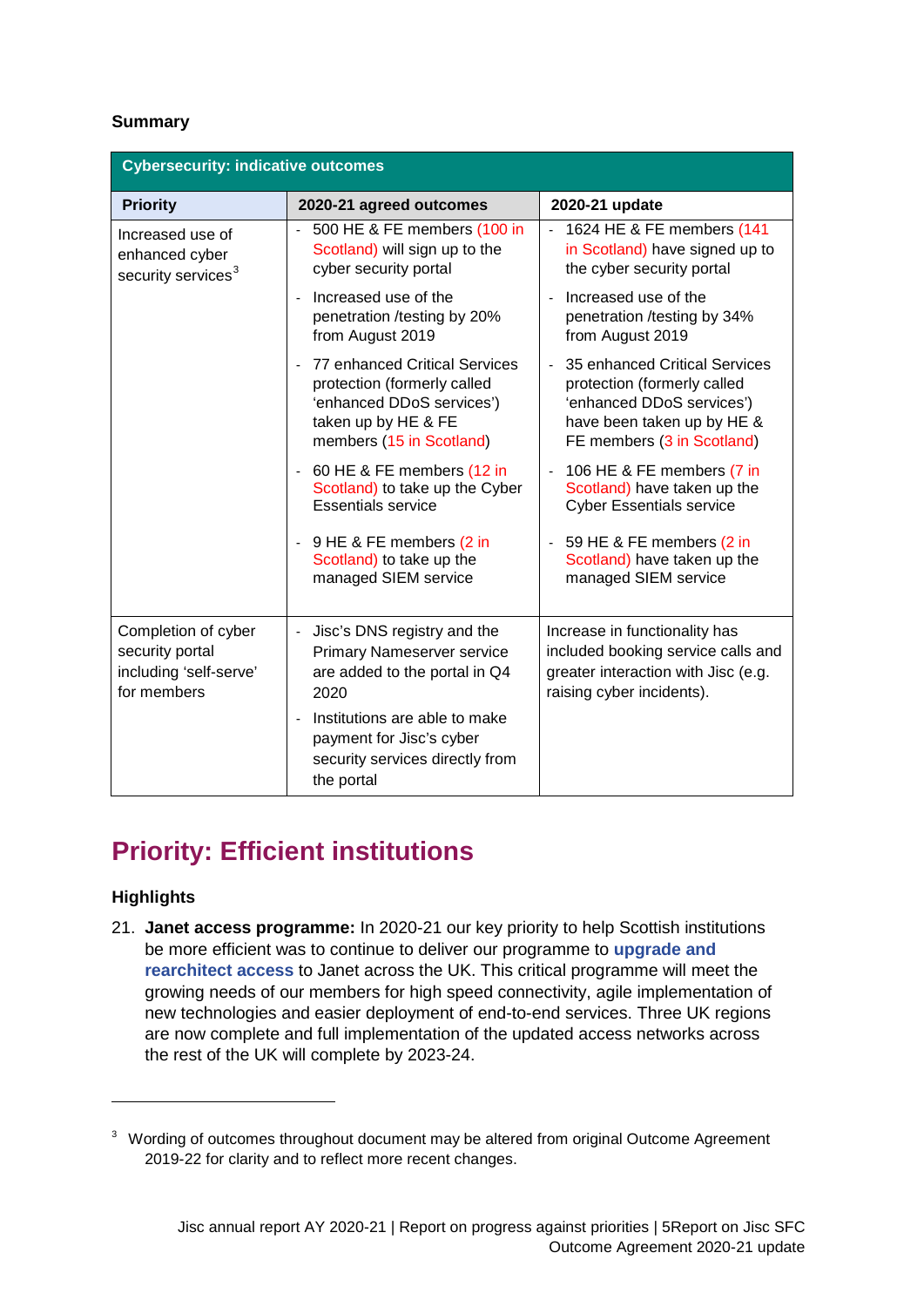- 22. Network topology design work for the four Scottish regional networks was undertaken in 2020-21. Now that the funding has been confirmed, orders for dark fibre access circuits have been placed with suppliers and the new access network infrastructure is expected to be delivered in 2021-22. Transition of member connections to the new access infrastructure will also commence in 2021-22.
- 23. Work in Scotland is expected to complete by end 2023 when all member connections provided on new access infrastructure will be delivered in a more efficient and agile manner.
- 24. In March 2021, we held a **[Tech 2 Tech event](https://www.jisc.ac.uk/events/tech-2-tech-janet-access-programme-update-for-scotland-23-feb-2021)** to update Scotland's members on the access programme in Scotland.
- 25. In addition to the increased 100G connection we continue to supply to the Archer national supercomputing service at Edinburgh University, we have increased network capacity to Abertay University to support a new **[5G innovation hub project](https://jisc365.sharepoint.com/sites/opsgov/foreporting/Shared%20Documents/SFC/AY20-21%20Report/One%20of%20the%20things%20we%20have%20done%20recently%20is%20to%20increase%20the%20capacity%20of%20the%20Abertay%20Uni%20connection%20as%20they%20are%20involved%20with%20a%20project%20with%20the%20Scottish%20Government%20in%20doing%205G%20testing.%20Abertay%20needed%20that%20capacity%20increase%20to%20be%20eligible%20to%20be%20part%20of%20the%20project.%20https:/www.abertay.ac.uk/news/2021/abertay-to-support-5g-innovation-hub-project/)** innovation hub to be located in Dundee. Testing 5G (fifth generation mobile) technologies will help drive growth and increase opportunities for employment and investment in the city and the wider Tay cities region. More widely, we continued to monitor developments and opportunities for the use of 5G in further and higher education.
- 26. Jisc's **[cloud services](https://www.jisc.ac.uk/cloud)** offered the best value cloud solutions and technical expertise and in-depth knowledge to our members. We made great progress with the **[OCRE](https://www.jisc.ac.uk/ocre-cloud-framework)  [cloud procurement framework](https://www.jisc.ac.uk/ocre-cloud-framework)** – with a total estimated contract value of £34.6m. We produced a **[case study](https://repository.jisc.ac.uk/8395/1/the-courtauld-ocre-framework-case-study.pdf)** about the Coulthard Institute of Art's transition to lower cost cloud provision.
- 27. Our **[trust and identity services](https://www.jisc.ac.uk/trust-and-identity)** continued to help institutions to manage access to their resources. For example, we completed the re-design of the **[OpenAthens](https://www.jisc.ac.uk/openathens)** database, enabling us to meet future customer requirements: achieved without any downtime for any customers from small libraries to the NHS – all moved across seamlessly by the efforts of a very strong technical team.
- 28. Legacy codesign work on intelligent campus has informed a key pillar of our **[HE](https://www.jisc.ac.uk/reports/higher-education-strategy-2021-2024)  [strategy](https://www.jisc.ac.uk/reports/higher-education-strategy-2021-2024)** around transforming infrastructure in universities. In the strategy, we have committed to continuing research into the intelligent campus, learning spaces and digital platforms, to explore how these contribute to a seamless student experience. This includes how digital and physical estates work together so that they are responsive to student journeys and interactions as well as to help universities achieve their net zero targets.
- 29. We made significant efforts to enable online education in China through pilot projects with commercial partners and a new **[Global Education Access](https://www.jisc.ac.uk/global-education-access-framework)  [Framework](https://www.jisc.ac.uk/global-education-access-framework)** service providing members with cost effective and trusted access to connectivity globally.

## <span id="page-6-0"></span>**Priority: World leading research**

### **Highlights**

30. The power of research and innovation are evident: UK research programmes and international collaborations are at the forefront of tackling global challenges, from Covid-19 vaccines to the climate crisis. In 2021, we published our **[Research and](https://www.jisc.ac.uk/reports/research-and-innovation-sector-strategy-2021-2023)  [innovation sector strategy 2021 to 2023](https://www.jisc.ac.uk/reports/research-and-innovation-sector-strategy-2021-2023)** with our vision for the UK to be world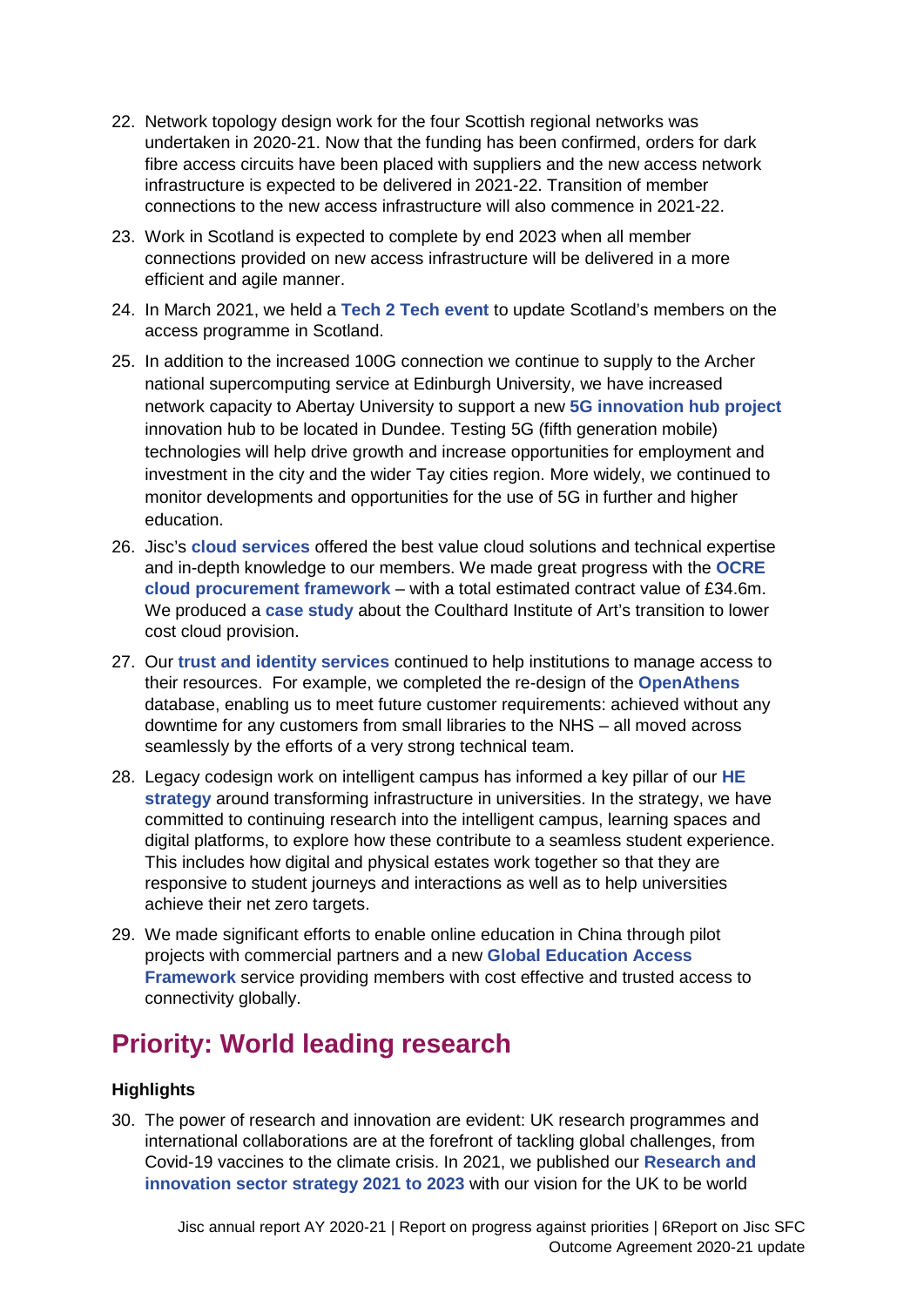leaders in technology for research and seven areas of activity where we are uniquely placed to act in the continued development of technology, digital and data approaches, and advice and guidance to support their effective implementation.

- 31. We have consulted widely on our research and innovation strategy with institutions and stakeholders including the University of St Andrews. Strategy implementation is steered by the Jisc research strategy forum including PVC-R representation from three HEIs in Scotland, and from the SFC.
- 32. Notable achievements in the research and innovation space in 2020-21 have included:
	- Jisc Licensing negotiated 36 Transitional Open Access Agreements (TA) with 33 publishers enabling *c.*51% of UK research output to be covered by UK funder compliant arrangements.
	- 139 UK HE members or 83% of UK HE members take at least one TA. With all Scottish HE members subscribed to the SAGE Journals SHEDL Read & Publish 2020-2022 Agreement, **100% of Scottish HE members take at least one TA agreement**
	- The re-negotiation of existing agreements by Jisc has saved the UK HE sector over **£7.1 million** during the 2020-21 academic year (see *Annex B* for further details of savings as a result of the work of Jisc Collections)
	- Launch of **[Digital Research Community](https://www.jisc.ac.uk/get-involved/digital-research-community-group)**, a secure, open community of practice for research leaders, researchers and research support professionals. It has now grown to over 320 mailing list subscribers and has established monthly lunch catch-ups and will run a webinar series
	- Representation on the roundtable on Future Research Assessment in the UK.
	- Leading and facilitating the UK HE sector's **[negotiations for an open](https://www.jisc.ac.uk/elsevier-sciencedirect-negotiations)  [access agreement with Elsevier](https://www.jisc.ac.uk/elsevier-sciencedirect-negotiations)**. In these negotiations, universities on behalf of their researchers and students have two core objectives: to reduce costs to levels they can sustain and to provide full and immediate open access to UK research. Negotiations are ongoing
	- Partnered with Wiley, UK universities and the British Science Association (BSA) to create a new digital collection: the British Association for the Advancement of Science - Collections on the History of Science (1830s-1970s). Jisc members receive free access to the collection, and universities can put their own archives forward for digitisation as part of the initiative
	- Engaged with UK Research and Innovation (UKRI) on Open Access and developed dashboards which underpinned their recently launched **[Knowledge Exchange Framework](https://re.ukri.org/knowledge-exchange/knowledge-exchange-framework/)**.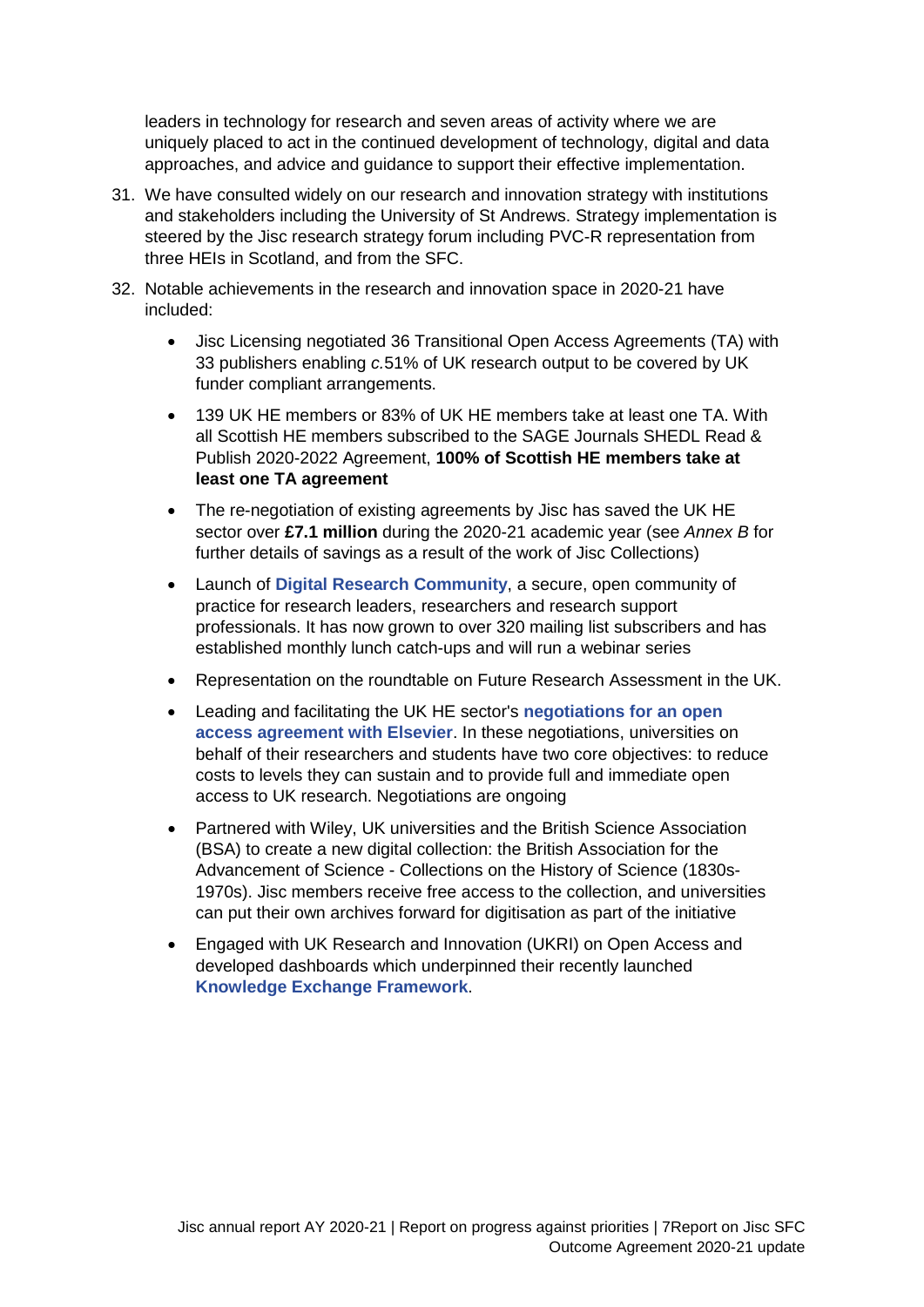#### **Update on agreed outcomes 2020-21**

- 33. **[National bibliographic knowledgebase](https://www.jisc.ac.uk/national-bibliographic-knowledgebase) (NBK)**: Jisc continued to increase the numbers of institutions contributing their academic and specialist library catalogues into the NBK. Our target was to achieve 200 UK contributors (24 in Scotland) and we achieved a total 176 contributions from UK libraries (19 in Scotland). We also continued to develop and improve the services supported by the NBK including a new *Contributor dashboard* to better enable libraries to monitor the data they submit to the NBK, and *Analyse, giving* contributors an easy-to-use tool to identify and analyse problems in their catalogue data.
- 34. We continued with a key area of stakeholder engagement known as '**[Plan M](https://libraryservices.jiscinvolve.org/wp/2021/07/towardsagreement/)**', which seeks to develop and pilot a new model for the supply and use of bibliographic metadata throughout the library supply chain and which has the potential to streamline the metadata marketplace in the UK so that it is more coherent, transparent, robust and sustainable.
- 35. Outputs of the service included:
	- Update of Quick Guide: **[Using aggregators to boost your collection](https://www.jisc.ac.uk/guides/making-your-digital-collections-easier-to-discover/use-aggregators)**
	- Guides: **[Policy compliance](https://www.canada.ca/en/immigration-refugees-citizenship/services/canadian-passports/child-passport/apply-how.html)**, **[Ensure your digital collections integrate with](https://www.jisc.ac.uk/guides/making-your-digital-collections-easier-to-discover/integrate-with-systems)  [your organisation's systems](https://www.jisc.ac.uk/guides/making-your-digital-collections-easier-to-discover/integrate-with-systems)**
	- **[Presentation at UKSG 2021](https://www.jisc.ac.uk/events/jisc-at-uksg-12-apr-2021)**
	- **[Library services blog](https://libraryservices.jiscinvolve.org/wp/2021/08/more-specialist-libraries-added-to-discover/)**
	- **[Library hub community advisory board](https://libraryservices.jiscinvolve.org/wp/2021/09/lhcab-march-july-2021-meetings/)**.
- 36. **Open scholarship:** although our target was for 17 universities (2 in Scotland) to be subscribing to our **[research repository and preservation services](https://www.jisc.ac.uk/research-repository)** by July 2021, we saw four institutions subscribed to these services (1in Scotland). The pandemic and the REF has stalled most activity around procurement of new systems for research in the past year and it should be noted that these are high value products, which can take anything up to three years to procure from first enquiries in normal times. We continue to engage with the research management and library community around our services, and regularly provide information and demonstrations of our products to HEIs. However, it is worth noting that they are not designed to compete with the commercial market; we are looking to produce good, value for money products for smaller institutions and unique functionality around interoperability among proprietary systems.
- 37. Outputs of the service have included:
	- Advocacy and consultancy for digital preservation and data retention we offered reviews of relevant policies and advice on conducting data asset surveys to HEIs
	- Webinars: **[What is digital preservation and should you be worried?](https://www.jisc.ac.uk/events/what-is-digital-preservation-and-should-you-be-worried-05-nov-2020)** and **[On](https://www.jisc.ac.uk/events/on-your-marks-get-set-preserve-05-may-2021)  [your marks,](https://www.jisc.ac.uk/events/on-your-marks-get-set-preserve-05-may-2021) get set: preserve**! Explaining digital preservation and how to get started, and how to work towards integrated research management workflows
	- An **[ARMA](https://arma.ac.uk/)** study tour for research managers to find out more about how Jisc can support research management.
	- **[Research outputs repositories dynamic purchasing system](https://www.jisc.ac.uk/research-outputs-repository-systems-purchasing)**: enabling universities to purchase a research repository from a list of nine pre-qualified

Jisc annual report AY 2020-21 | Report on progress against priorities | 8Report on Jisc SFC Outcome Agreement 2020-21 update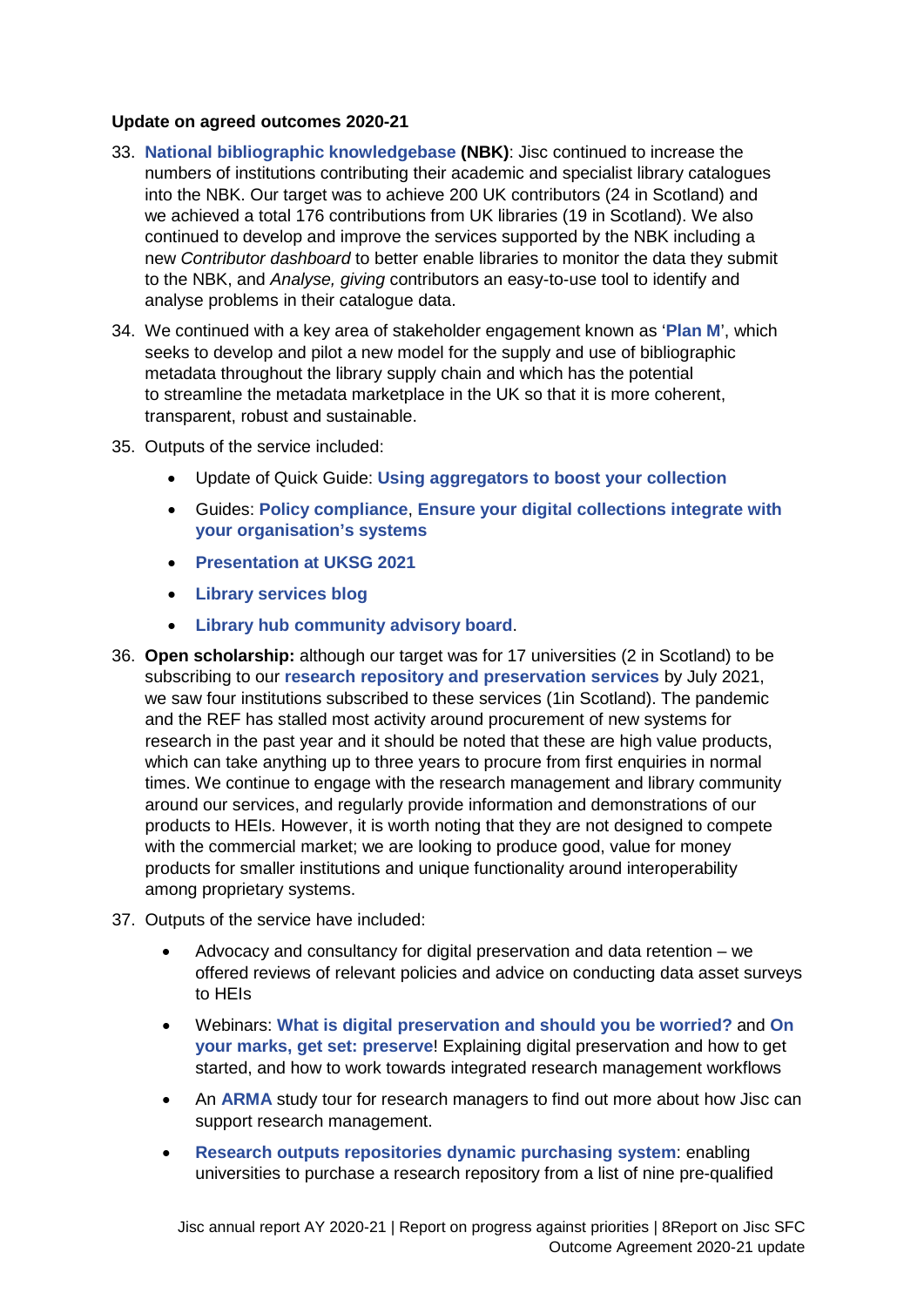suppliers who conform to sector standards around the management of digital research outputs. This may be particularly useful to members in 2021-22 as, post-REF, they review their systems and make decisions about whether to procure a new system

- Contributions to Jisc Involve **[research blog](https://research.jiscinvolve.org/wp/)**
- Publication of a **[cost-benefit analysis](https://zenodo.org/record/4772627)** of a UK PID (persistent identifier) Consortium to explore how PIDs can be used to make efficiencies in open research workflows and reduce bureaucratic burdens on research, innovation and HE.
- 38. **Jisc's role in European open access:** We continued to maintain the UK's current depth of participation and leadership in open access, in spite of Brexit. In 2020-21, we:
	- Responded to and tracked the developments in both UKRI policy and **[Plan S](https://www.coalition-s.org/)** policy and community response in workflow development and information needs
	- Prepared and positioned Jisc open access services to develop rapid response compliance and advisory support as policies are implemented
	- Supported the sector (with UKRI and the Wellcome Trust) to utilise the **[Open](http://www.oaswitchboard.org/) Access [Switchboard](http://www.oaswitchboard.org/)**, an international, independent intermediary, connecting parties and systems, streamlining communication and the neutral exchange of OA related publication-level information and are represented on its board of directors The switchboard is free for Jisc members to use
	- Jisc continues to provide project management and subject expertise to **[cOAlition S](https://www.coalition-s.org/)**. Work continues to implement Plan (supported by cOAlition S European research funding bodies) according to schedule.
- 39. **Jisc's role in European research infrastructure**: Jisc continued to maintain the current depth of participation and leadership of Jisc in European NREN collaboration in spite of Brexit, via:
	- Continued engagement with the European Open Science Cloud (EOSC) and EU Research Infrastructures, and involvement in the latest round of EOSC projects including the conclusion of:
		- o EOSC Hub (governance and sustainability)
		- o EOSC Synergy (researcher skills and national readiness for EOSC)
		- o EGI ACE (green computing)
		- o EOSC Future (researcher skills, innovation exploitation, service planning and onboarding, digital innovation and green computing).
	- Joining the EOSC Association as an observer rather than full member until the UK's Association to Horizon Europe is ratified. We have assisted the formation and charter drafting of the EOSC Association's task forces and have applied for membership to the task forces.
	- Working with UKRI and BEIS on the implications of Brexit for UK's continued engagement with EU research infrastructures and e-infrastructures, and with UKRI, developed an engagement plan with UK researchers and institutes so that they will see the benefits they might achieve from EOSC. This was submitted to an EOSC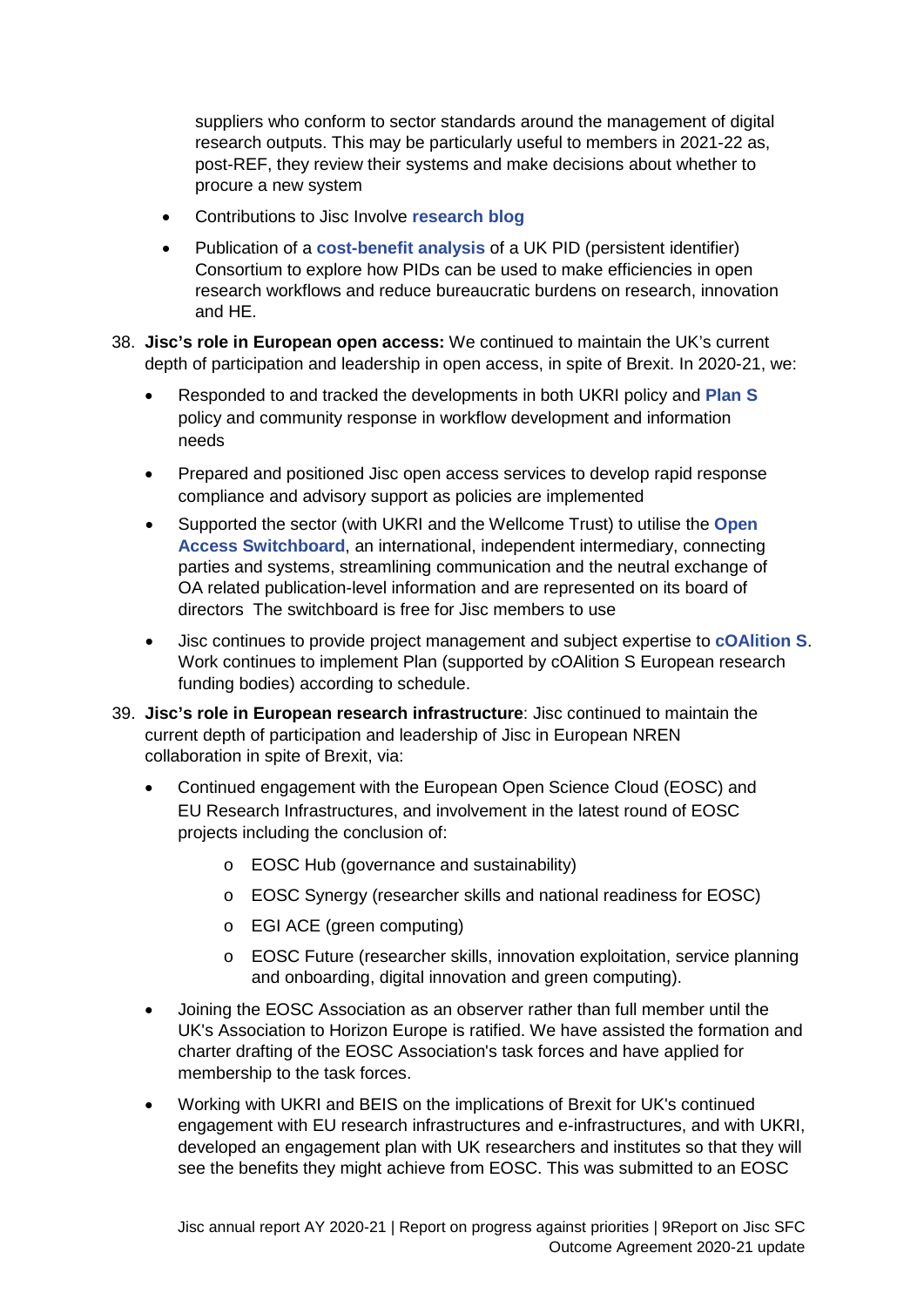Association survey on national initiatives. As part of this engagement, we held a **[tech2tech webinar](https://www.jisc.ac.uk/get-involved/tech-2-tech-your-role-in-shaping-janet)** on EOSC in March with over 100 participants, with a follow-up event in autumn 2021.

| <b>Research: indicative outcomes</b>              |                                                                                                                                                                                                                                                                        |                                                                                                                                                                                                                                                          |  |  |
|---------------------------------------------------|------------------------------------------------------------------------------------------------------------------------------------------------------------------------------------------------------------------------------------------------------------------------|----------------------------------------------------------------------------------------------------------------------------------------------------------------------------------------------------------------------------------------------------------|--|--|
| <b>Priority</b>                                   | 2020-21 agreed outcomes                                                                                                                                                                                                                                                | 2020-21 Update                                                                                                                                                                                                                                           |  |  |
| <b>National</b><br>bibliographic<br>knowledgebase | By July 2021, 200 libraries (24<br>libraries in Scotland) should be<br>contributing data to the NBK                                                                                                                                                                    | By July 2021, 176 libraries (19<br>libraries in Scotland) have<br>contributed data to the NBK                                                                                                                                                            |  |  |
| Open scholarship                                  | By July 2021, 17 universities (2)<br>in Scotland) should be<br>subscribing to research<br>repository services (previously<br>open research hub)<br>Maintain current depth of<br>participation and leadership of<br>Jisc in European open access,<br>in spite of Brexit | 4 universities (1 in Scotland) are<br>subscribing to research repository<br>services. See para 36 above<br>We continued to maintain our<br>depth of participation and<br>leadership in European open<br>access in spite of Brexit (see para<br>38 above) |  |  |

## <span id="page-10-0"></span>**Priority: High quality teaching and learning**

### **Highlights**

- 40. This past year has seen Jisc publish its two key strategies: **[Powering UK Higher](https://www.jisc.ac.uk/reports/higher-education-strategy-2021-2024)  [Education 2021-24](https://www.jisc.ac.uk/reports/higher-education-strategy-2021-2024)** and **[FE and skills strategy 2020-23](https://www.jisc.ac.uk/reports/jisc-further-education-and-skills-strategy-2020-2023)**. We have continued to meet with various university and college leadership teams, and other key sector stakeholders, to present our new priorities from the strategies.
- 41. We continued work on two further initiatives: **[Shaping the future of FES](https://www.jisc.ac.uk/news/jisc-and-aoc-launch-plan-to-shape-digital-future-of-further-education-and-skills-09-jun-2020)** and **[L&T](https://www.jisc.ac.uk/learning-and-teaching-reimagined)  [reimagined.](https://www.jisc.ac.uk/learning-and-teaching-reimagined)** These programmes have identified, surfaced and aggregated the key challenges HE and FE members have faced during the pandemic crisis; we continue to explore how to tailor our support accordingly. This included further research into specific areas of concern such as the impact of digital exclusion on BAME learners.
- 42. We supplied and installed three virtual classrooms in a new service to address the challenges of the remote student experience, including supporting **[Weston College](https://www.jisc.ac.uk/news/weston-college-launches-uks-first-virtual-classroom-for-further-education-12-oct-2020)**  – the first for further education in the UK.
- 43. We supported the **[National Skills Fund](https://www.gov.uk/guidance/national-skills-fund)** launch with a reading list of learning resource content to support FE teaching practitioners and learners.
- 44. The use of 'eBooks for FE' by students has increased by over 50% in the space of one year.
- 45. A key area of growth has been consultancy; we created, launched and delivered the HE Consultancy Service.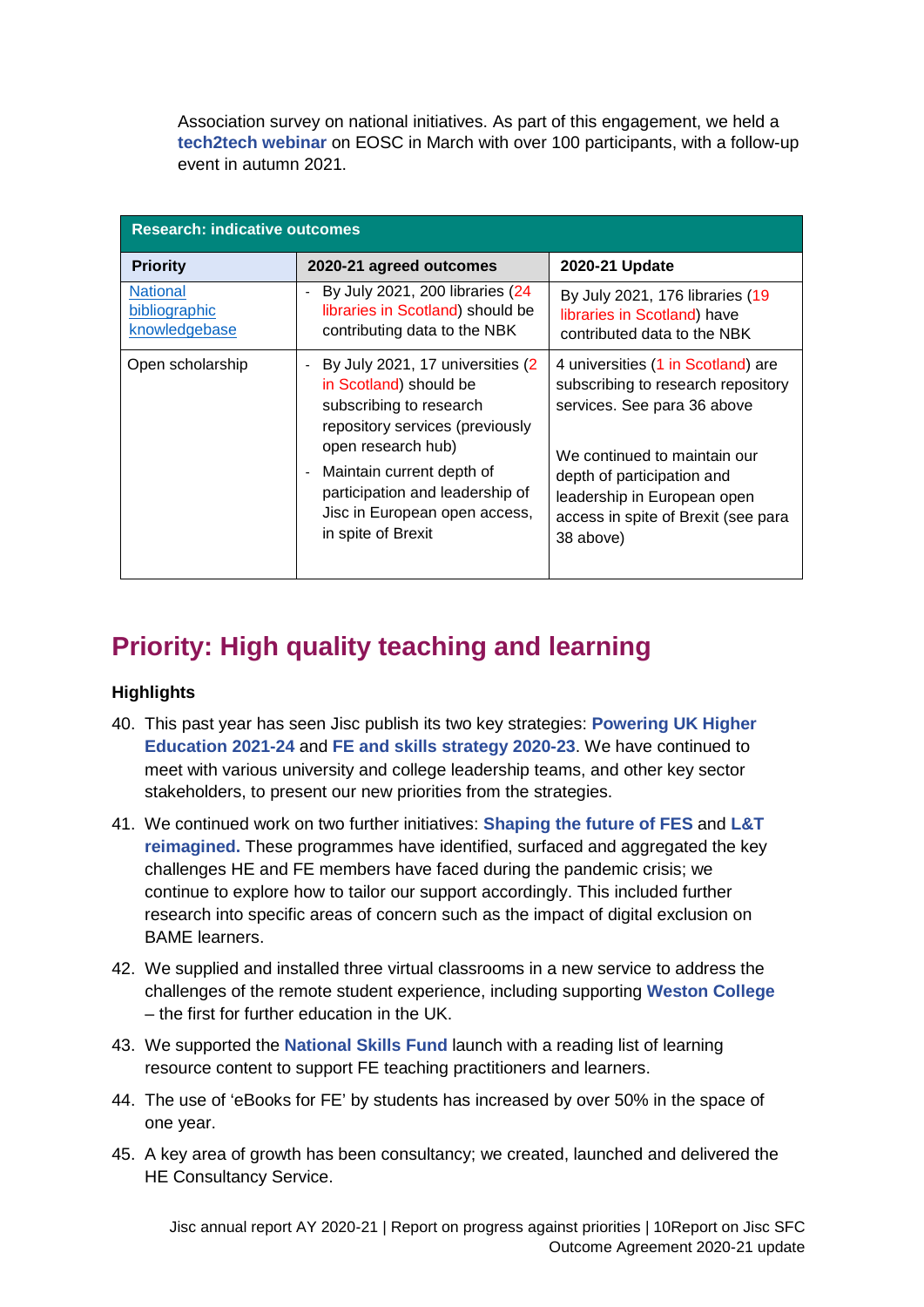- 46. We launched the **[Employability toolkit](https://www.jisc.ac.uk/guides/employability-toolkit)** to help members with decision-making and planning for developing student employability
- 47. We collaborated with partners on published reports, including:
	- o **[What do graduates do report](https://luminate.prospects.ac.uk/what-do-graduates-do)** offering insight into the graduate labour market
	- o **[The future of employer-university collaboration –](https://www.jisc.ac.uk/reports/the-future-of-employer-university-collaboration) a vision for 2030** (with Emerge Education)
	- o **[Student and staff wellbeing in higher education](https://www.jisc.ac.uk/reports/student-and-staff-wellbeing-in-higher-education)** (with Emerge Education)
	- o **[Rethinking assessment](https://www.jisc.ac.uk/reports/rethinking-assessment)** (with Emerge Education)
	- o **[AI in tertiary education](https://www.jisc.ac.uk/reports/ai-in-tertiary-education)**.
- 48. One of the many challenges that has emerged as a result of the shift to online learning during the pandemic, is lack of access to reliable connectivity and to the hardware and software necessary to access education. Learners struggled to cover the costs of the mobile phone data they needed to complete their coursework remotely, faced unreliable wifi, or have to face challenges to obtain suitable bandwidth for their needs. Our efforts to raise the profile of this 'digital poverty' with news articles, blogs, engagement with sector partners and stakeholders helped to inform the Get help with Technology scheme for FE students, though it remains that there is a lack of support for HE students. Along with UUK, GuildHE and Ucisa, we have called on governments to do more to support HE students who continue to suffer hardship.
- 49. In Scotland, we started and continue to explore an opportunity to work with the Scottish Funding Council to replicate the roll out of eduroam across public spaces in Scotland in order to address digital poverty.
- 50. We also started to explore how we can help our members see the potential for artificial intelligence (AI) in education. AI has the potential to transform teaching and learning by providing a personalised learning experience that improves, among many things, social mobility and student wellbeing through AI-powered personalised learning. A new national centre for AI is under development and we have published a series of **[AI demos](https://exploreai.jisc.ac.uk/)** to help our members explore the possibilities for themselves.
- 51. We took forward the 'Supporting the digital revolution for learners' theme within the SFC's review of coherent provision and sustainability by holding 17 roundtable events, and delivering a summary report to the SFC.

### **Update on agreed outcomes 2020-21**

- 52. **[Building digital](https://www.jisc.ac.uk/building-digital-capability) capabilities:** Our target has been to increase take up of the service to ensure that more of Scotland's students develop digital skills to prepare them for the workplace of the future, and that more staff understand why digital capability matters. While we exceeded our target to sign up five Scottish FE colleges by signing up six (Ayrshire College, Dumfries and Galloway College, Fife College, Glasgow Clyde College, South Lanarkshire College, and West College Scotland) we did not meet our target to sign up eight HEIs (the five subscribers included University of Edinburgh, University of the Highlands and Islands, University of St Andrews, Abertay University and SRUC). Key outputs have included:
	- Access to an active **[community of practice](https://jisc365.sharepoint.com/sites/opsgov/foreporting/Shared%20Documents/SFC/AY20-21%20Report/This%20community%20of%20practice%20is%20open%20to%20staff%20and%20leaders%20in%20colleges%20and%20universities%20with%20a%20role%20and%20interest%20in%20the%20development%20of%20digital%20capabilities.%20There%20is%20a%20strong%20emphasis%20on%20leadership%20by%20the%20community,%20learning%20from%20each%20other%20and%20sharing%20what%20works.)** with a strong emphasis on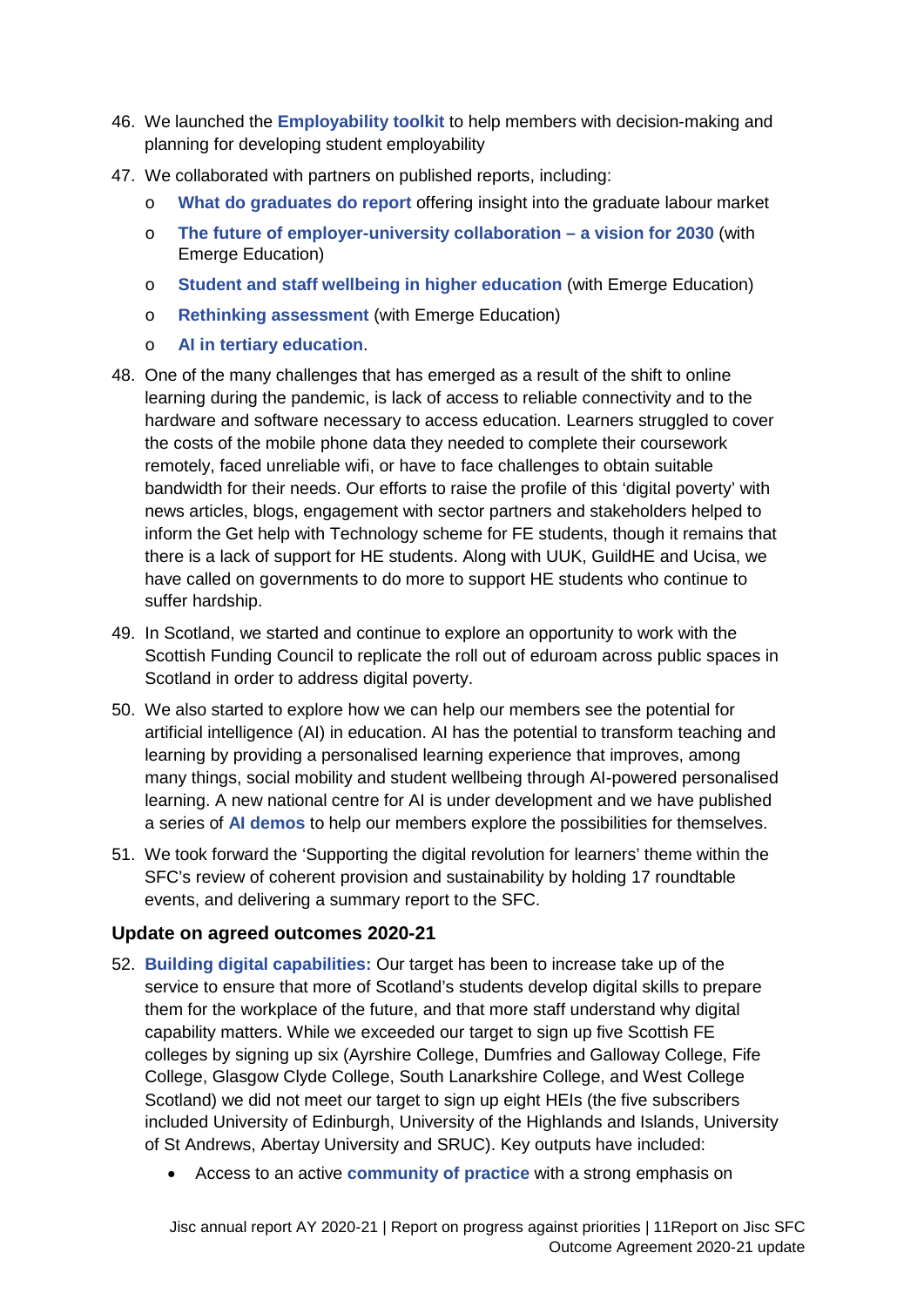leadership by the community, learning from each other and sharing what works

- Access to the **[digital framework](https://repository.jisc.ac.uk/7278/1/BDCP-DC-Framework-Individual-6E-110319.pdf)** underpinning the digital capabilities **[discovery tool](https://digitalcapability.jisc.ac.uk/our-service/discovery-tool/)**. Subscribers to the service also benefit from access to the full discovery tool, which has been revised to address the challenges of teaching effectively online during the pandemic
- **[Online event](https://www.jisc.ac.uk/events/joint-building-digital-capability-and-digital-experience-insights-community-of-practice-19-may-2021)** 19 May 2021 with recordings, transcripts and slides from the event available; a summary of the event is also available on our **[blog](https://digitalcapability.jiscinvolve.org/wp/2021/06/11/a-great-community-effort/)**
- **[Online event](https://www.jisc.ac.uk/events/building-digital-capability-and-digital-experience-insights-community-of-practice-17-nov-2020)** 17 November 2020 with recordings, transcripts and slides from the event available; a summary is also available on our **[blog](https://digitalstudent.jiscinvolve.org/wp/2020/12/01/a-collaborative-agile-resilient-and-future-focused-community/)**
- **[Online webinar](https://www.jisc.ac.uk/events/supporting-staff-to-teach-effectively-online-24-sep-2020)** 24 September 2020, with recordings, transcript and slides from the event available
- Our training events achieve a **98% overall satisfaction rating**. We offer an extensive training offer of courses and workshops relevant to building digital capabilities including: [Designing for digital capabilities in the curriculum,](https://www.jisc.ac.uk/training/designing-for-digital-capabilities-in-the-curriculum) [Digital leaders programme,](https://www.jisc.ac.uk/training/digital-leaders-programme) Developing a digitally inclusive organisation [\(Data, evidence and accessibility,](https://www.jisc.ac.uk/training/data-evidence-and-accessibility) [Student entitlement](https://www.jisc.ac.uk/training/student-entitlement) and [Joined up](https://www.jisc.ac.uk/training/joined-up-thinking)  [thinking\)](https://www.jisc.ac.uk/training/joined-up-thinking), [Developing learners' employability skills,](https://www.jisc.ac.uk/training/developing-learners-employability-skills) [Digital storytelling,](https://www.jisc.ac.uk/training/digital-storytelling) and [Supporting learners' digital identity and wellbeing](https://www.jisc.ac.uk/training/supporting-learners-digital-identity-and-wellbeing)
- Dedicated **[blog](https://digitalcapability.jiscinvolve.org/wp/)** and collection of **[case studies](https://www.digitalcapability.jisc.ac.uk/)**
- A wide variety of **[advice and guidance](https://www.digitalcapability.jisc.ac.uk/our-service/bdc-advice-and-guidance/)**.
- 53. **[Digital experience Insights surveys](https://www.jisc.ac.uk/digital-experience-insights)**: Our target each year is to increase participation in this survey in order to help build richer insights into the digital student experience in Scotland, and to help individual Scottish institutions improve their understanding and use of digital technologies in their own contexts. This year saw a survey return of 76,800 student, staff and professional services participants (8,800 in HE/FE Scotland) from 83 institutions (six HE/FE in Scotland). We exceeded our target for the overall number of participants by 800, however we did not reach our target of reaching 20 institutions in total (we engaged six in total). We think that with the pandemic circumstances, many institutions were not in a position to take up the service. However, with the increased focus on digital experience in 2021-22, we expect a higher take-up this academic year.
- 54. The **[HE national sector](https://www.jisc.ac.uk/news/students-say-universities-must-learn-from-pandemic-to-improve-higher-education-07-sep-2021)** and **[FE national sector reports](https://repository.jisc.ac.uk/8488/1/Student%20DEI%20FE%20report%202021%20final.pdf)** are now available on our website. Analysis of staff and professional services sectors will follow from September 2021. Other key outputs have included:
	- Access to an active **[community of practice](https://digitalinsights.jisc.ac.uk/our-service/community-of-practice/)** (subscribers to the service receive two priority places per institution for each event as well as additional support webinars)
	- Dedicated **[web pages](https://digitalinsights.jisc.ac.uk/)** and **[blog](https://digitalcapability.jiscinvolve.org/wp/?s=Insights)**
	- **[Reports](https://digitalinsights.jisc.ac.uk/reports-and-briefings/our-reports/)**, **[briefings and toolkits](https://digitalinsights.jisc.ac.uk/reports-and-briefings/our-briefings-and-toolkits/)**
	- **[Resources](https://digitalinsights.jisc.ac.uk/running-insights-surveys/our-resources/)** and **[guides](https://digitalinsights.jisc.ac.uk/running-insights-surveys/advice-and-guidance/)**.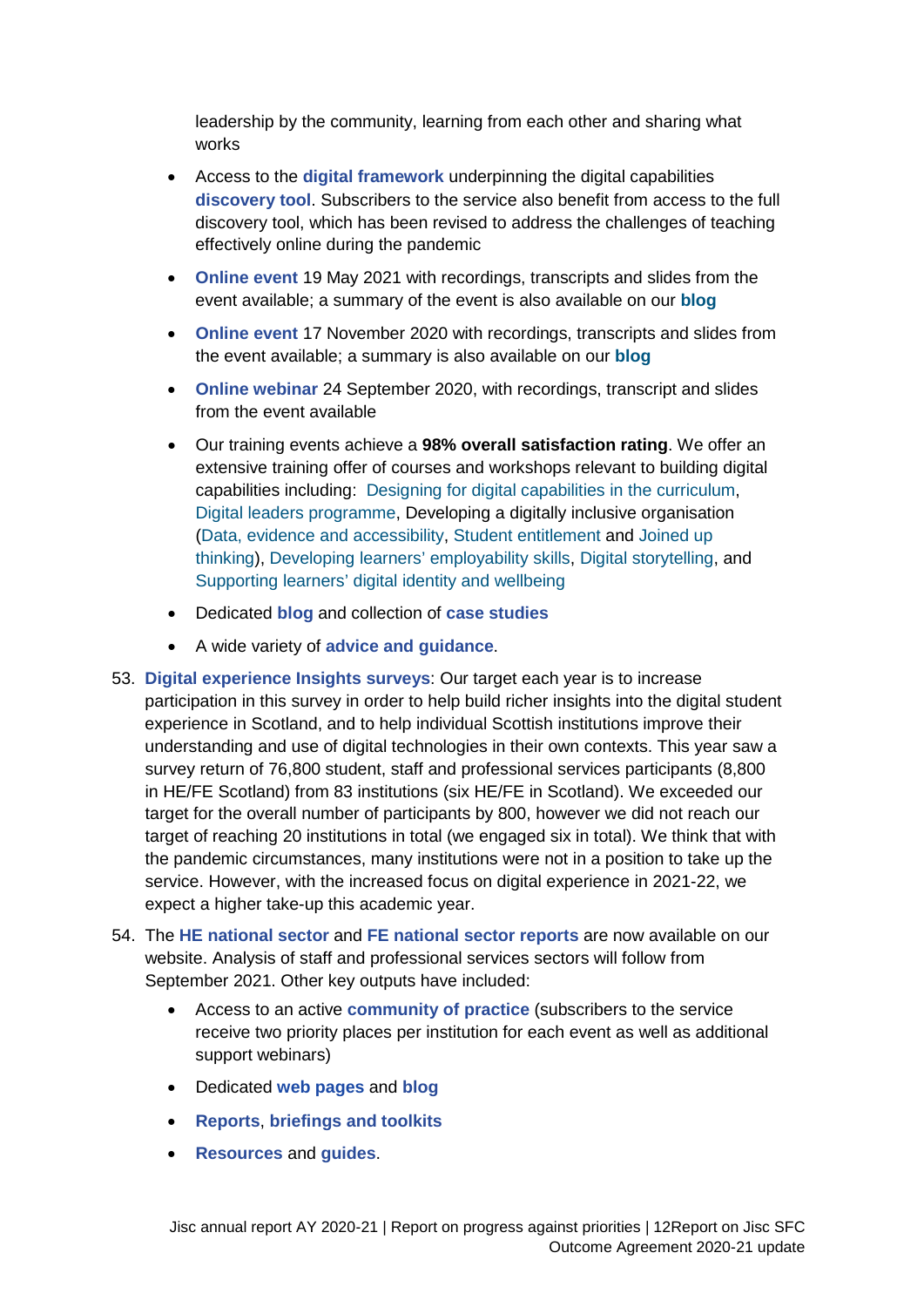## **Summary**

| High quality teaching and learning: indicative outcomes |                                                                                                                                                                                                                                                                 |                                                                                                                                                                                     |  |  |  |
|---------------------------------------------------------|-----------------------------------------------------------------------------------------------------------------------------------------------------------------------------------------------------------------------------------------------------------------|-------------------------------------------------------------------------------------------------------------------------------------------------------------------------------------|--|--|--|
| <b>Priority</b>                                         | 2020-21 agreed outcomes                                                                                                                                                                                                                                         | 2020-21 update                                                                                                                                                                      |  |  |  |
| <b>Building digital</b><br>capability                   | - 41 HE members (8 in Scotland)<br>and 30 FE members (5 in<br>Scotland) to take-up the service                                                                                                                                                                  | We gained 50 HE subscribers (5)<br>from Scotland) and 40 FE<br>subscribers (5 from Scotland)                                                                                        |  |  |  |
| Digital experience<br><b>Insights survey</b>            | Survey completed with a<br>minimum return of 50,000<br>student, staff and professional<br>services participants (8,000 in<br>HE/FE Scotland) from 90<br>institutions (20 HE/FE in<br>Scotland) with targeted<br>promotion by Jisc Scotland<br>Account Managers. | Survey was completed with a<br>return of 76,800 student, staff and<br>professional services participants<br>(8,800 in HE/FE Scotland) from 83<br>institutions (6 HE/FE in Scotland) |  |  |  |

## <span id="page-13-0"></span>**Priority: Jisc to operate at high standards of efficiency and effectiveness**

- 55. Our corporate strategy is underpinned by strong financial foundations that enables us to maintain the best quality service and deliver our product and thought leadership strategies while ensuring membership subscription is kept 'low'. Our aim is to maintain increases that are inflation-based or less, subject to grant funding. We run ourselves efficiently, ensuring that costs as a proportion of revenue grow less than inflation and we aim for an annual operating surplus of around £1m pa, while at the same time fully investing our restricted income in core purpose improved offerings.
- 56. We aim to be regarded as the best-run sector agency, with a people strategy that ensures we have the right culture, the right skills and the right internal processes to make things easy to do within Jisc, and make Jisc easy for members and customers to do business with.

### **Update on priorities 2020-21**

- 57. **To maintain 100% HE & FE membership in Scotland:** We have maintained 100% HE and FE membership in Scotland. We absorbed inflation for 2020-21 HE subscriptions and negotiated with publishers with respect to online access to publications to help institutions with the financial challenges brought by Covid-19.
- 58. **To conduct a full and comprehensive review of Jisc products and services including mitigation strategy and policy approach**: Our portfolio analysis has now concluded and we have agreed to prioritise, in terms of growth, usage, market penetration, and revenue a number of our products and services.
- 59. **To increase sales of non-core services to members:** We have continued to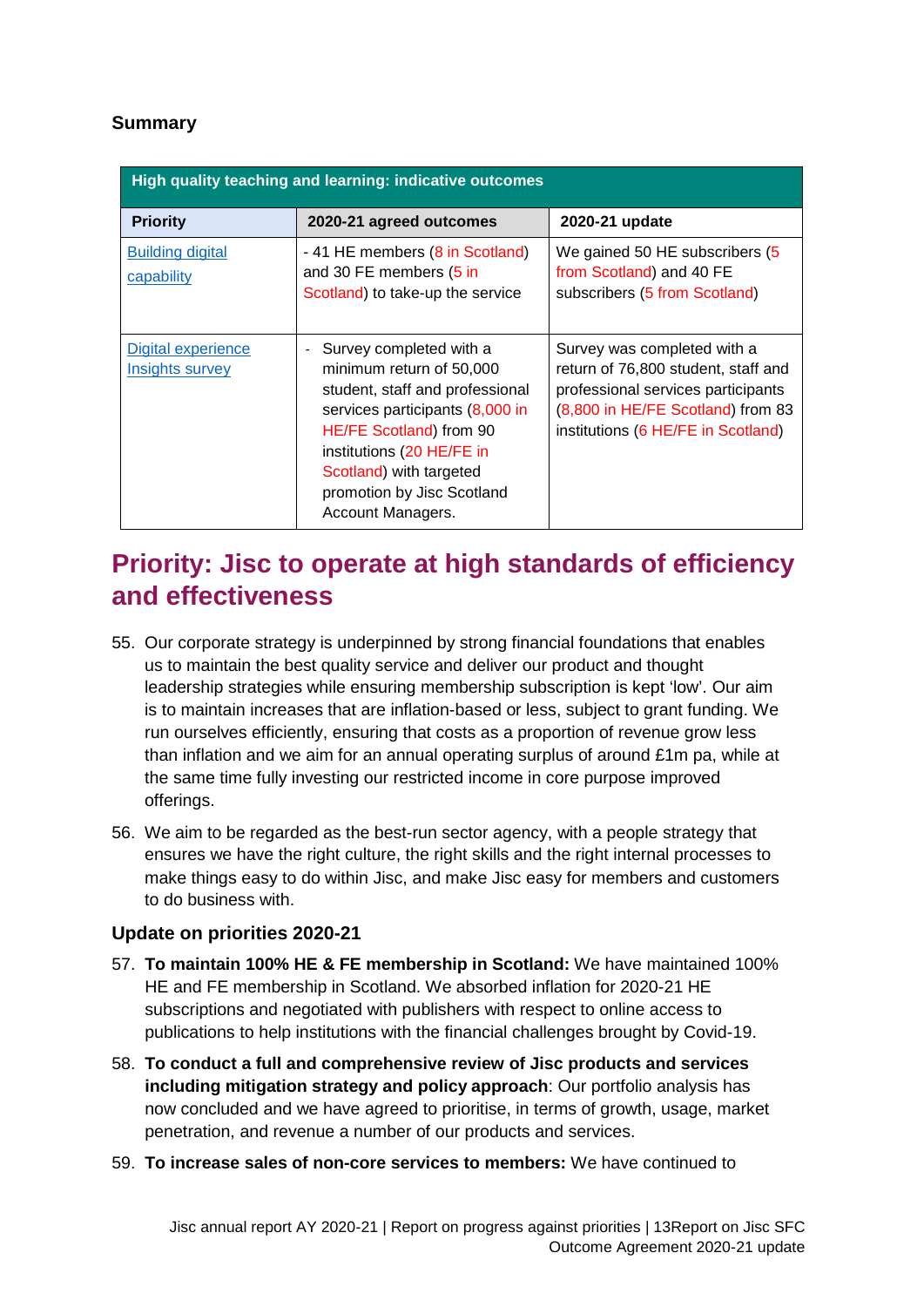improve the performance of Jisc Commercial with a corresponding strengthening of the balance sheet and inter-company loans repaid in this financial year. The appointment of the MD for commercial and sales enablement is driving the performance of Jisc Commercial through its enhanced base which now includes activity from OpenAthens and student services as well as core Jisc services.

- 60. **To achieve full implementation of a GDPR risk framework into our contractual arrangements**: Jisc's GDPR contract remediation programme is substantially complete, with some further work on updating and modernising certain historic contracts. Work is also ongoing to take account of recent developments relating to Brexit and the Schrems II judgment (invalidating the Privacy Shield), including updates to Jisc's standard data protection templates and the standard contractual clauses.
- 61. **All key Jisc services will be compliant with ISO27001 and all key Jisc-wide processes complaint with ISO9001:** We continue to expand our ISO 9001 quality management and ISO 27001 information security certification. This year we have brought data analytics, student services and six other process areas into the scope of our quality management system. We have also done work to align some of our health and safety activities with the requirements of ISO 45001:2018 – the international standard for occupational health and safety.
- 62. **To aim for a % annual improvement of Jisc member satisfaction (using established baseline perception), with the long-term goal of achieving 95% satisfaction**: Overall satisfaction with Jisc by UK HE senior leaders was down slightly at 86% (n= 219)<sup>[4](#page-5-1)</sup> (compared to 91% in 2019-20) and work is ongoing to understand this. Net promoter score (NPS) improved to a good +25 (from +7 in the previous year). Satisfaction from FE survey respondents in 2021 was very high with 91% (n=234) of UK FE leaders satisfied with their Jisc product, service or event. FE net promoter score was also a very high  $+41$  (compared to  $+18$  in 2018-19<sup>[5](#page-14-0)</sup>).
- 63. **Impact in numbers**: we have continued to use our Impact in numbers methodology (see *FOG20(04)*) to calculate savings, efficiencies and value information for our funders and members. We will update some of the percentages used within the methodology depending on the results of a new set of independent value studies that we have commissioned and are set to be delivered at the end of 2021.

**Jisc** September 2021

<span id="page-14-1"></span>-

<sup>4</sup> See further detail about our HE and FE senior leader's surveys in *FOG(21)10 Member engagement*.

<span id="page-14-0"></span><sup>&</sup>lt;sup>5</sup> Due to COVID-19, and several other FE sector surveys going out at the same time, we did not carry out the FE senior leadership survey in 2020 and we instead did an analysis of satisfaction with discrete interactions.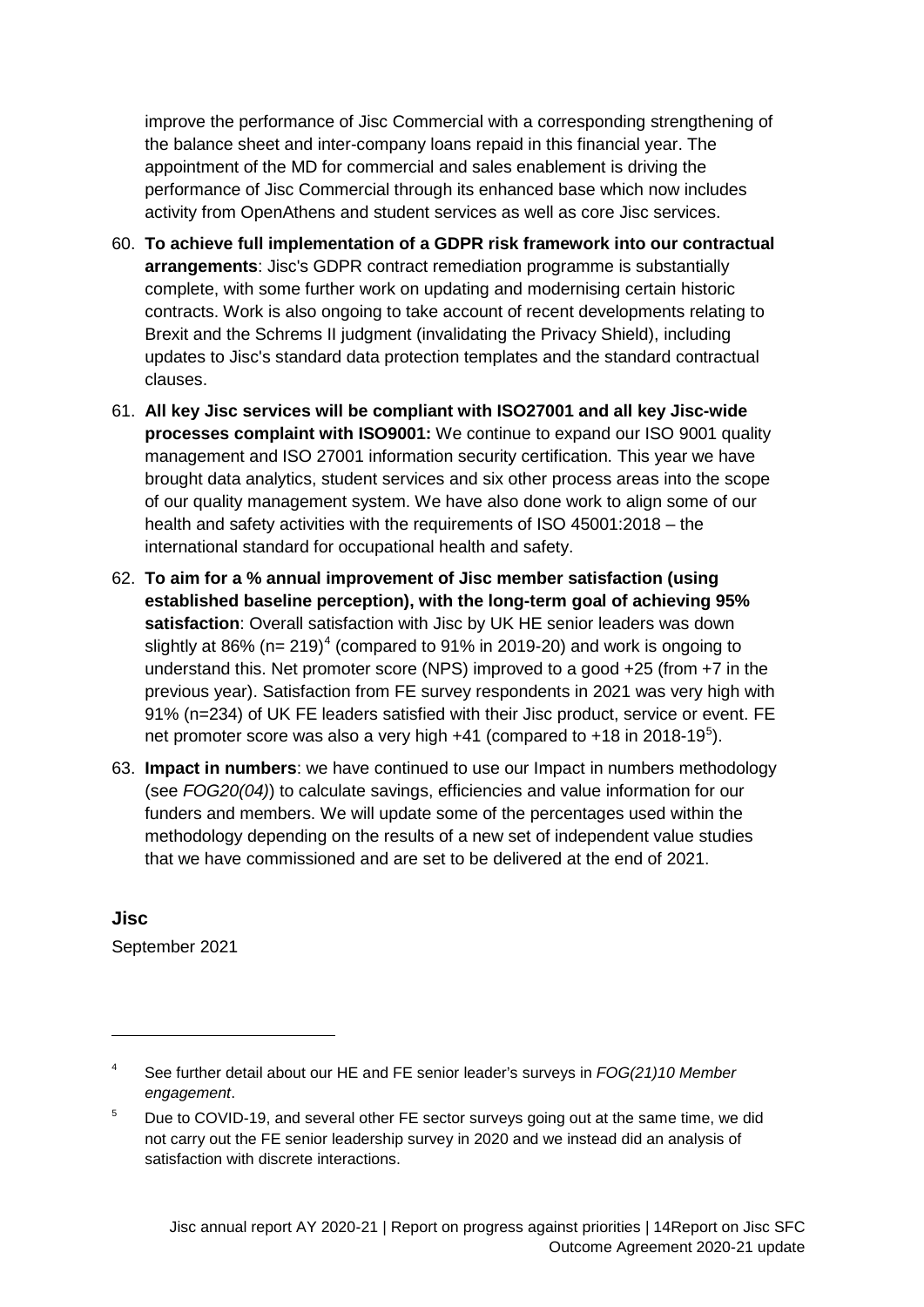# <span id="page-15-0"></span>**Annex A Impact in numbers**

Since 2014 we have developed our approach to presenting information based on stakeholders' requirements and that uses accurate and reliable data. In some instances, the collection of this data is outside of our control and has shown significant changes in the time that we have used it for reporting. These changes in quality have led us to adopt a more agile approach, moving away from a single global value, savings and efficiency (VSE) figure, to a set of complementary metrics that give a more rounded view. This new approach was endorsed by the Jisc Funders and Owners Group in February 2020.

The approach uses a range of data from the Hadfield Consultancy studies that were commissioned between 2017 and 2019. Findings from the studies, supported by further feedback from other participating members and publicly available expenditure data, have enabled us to develop a provisional model of the sector-wide cost savings and costs avoided. This model is currently being reviewed and amended as we have commissioned another set of studies and a review combining all the findings which will be ready in the new year.

Impact in numbers does not just look at the financial savings or costs avoided that Jisc services achieve, but the other positive ways a Jisc membership impacts organisations and sector for the better.

### **Overall sector savings - Scotland**

Our chosen metric to use in the modelling of overall sector savings is expenditure on 'academic services' (HE) and the equivalent for FE. Academic services expenditure is defined by HESA as:

"…expenditure incurred by centralised academic services such as the library and learning resource centres, central computers and computer networks (including maintenance and operating costs), expenditure on centrally run museums, galleries and observatories, and any other general academic services not covered elsewhere."

By using Jisc services:

-

Scotland's FE colleges save the equivalent of 5% of their academic services expenditure<sup>[6](#page-14-1)</sup>.

Scotland's FE colleges avoid spending the equivalent of 6% of their academic services expenditure.

For Scottish FE this is roughly equivalent to **£4.01** million per annum.

<span id="page-15-1"></span> $6$  Scotland does not publish FE academic services expenditure separately, only overall funding (see Table 2 (point 50, p12) in the **[Outcome agreement funding for colleges –](http://www.sfc.ac.uk/web/FILES/announcements_sfcan052019/Indicative_college_funding_allocations_2019-20.pdf) [indicative allocations for 2019-20 for overall teaching funding allocations by college](http://www.sfc.ac.uk/web/FILES/announcements_sfcan052019/Indicative_college_funding_allocations_2019-20.pdf)**). Thus we have assumed a similar expenditure per college compared to English FE. £324 million was spent by 231 English FE institutions in AY 2019-20 (the latest figures taken from **<https://www.gov.uk/guidance/esfa-financial-management-college-accounts>**). This works out as £36.5 million over 26 Scottish FE colleges.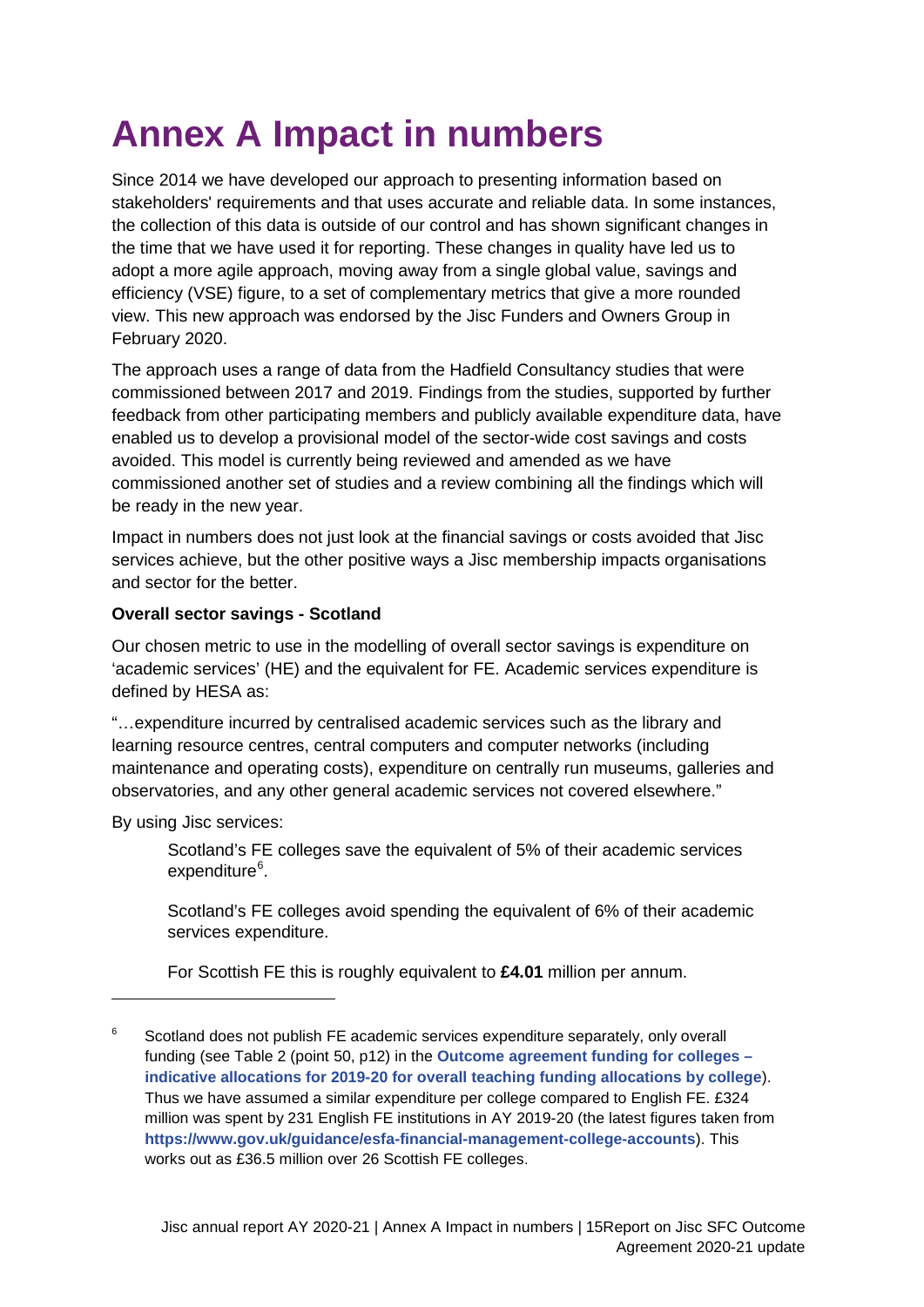Scotland's HEIs save the equivalent of  $3%$  of their academic services expenditure<sup>[7](#page-15-1)</sup>.

Scotland's HEIs avoid spending the equivalent of 0.75% of their academic services expenditure.

For Scottish HEIs this is roughly equivalent to **£13.8** million per annum.

### **Specific savings**

-

**[The Chest agreement savings](https://www.chest.ac.uk/about-us)** have not yet been confirmed. As last year they cannot be broken down by nation however they will be higher. For AY19-20 the total HE savings for the four nations was £51.4 million; the FE savings was £21.1 million; and the overall transactional savings was £7.9 million.

We are progressing a new method for quantifying the efficiencies for CSIRT. However, the number of denial of service (DoS), often distributed DoS (DDoS) attacks, were reasonably consistent to the previous academic year. In AY19-20 there were nine tickets for attacks on five HE organisations while in AY20-21 there were 16 tickets for attacks on eight HE organisations; while for Scottish FE in AY18-19 there were 12 tickets raised for attacks on four organisations, which reduced to five on four organisations in AY20- 21. (Note the institution may be attacked multiple times whilst they are in mitigation which is recorded under the same ticket). The main reason for this was that due to the continuing national lockdown due to COVID-19 fewer number of attacks were targeted at sites connected to Janet. It is well documented that students at institutions, particularly in FE, cause a significant portion of attacks using free or paid-for 'stresser' sites. There is a good chance that when students are not on campus there is less incentive to want to disrupt lectures and exams, which is clearly the case during previous out of term times. For reference overall the cyber security team recorded 139 attacks on 34 institutions that a network was provided to by Jisc in AY20-21.

<span id="page-16-0"></span><sup>7</sup> The total figure for 2019-19 academic service expenditure is taken from filtering **Country of HE provider** to **Scotland**, **Academic departments** to **Total academic services**, and **HESA cost centre** to **201 Total academic services** on **[https://www.hesa.ac.uk/data-and](https://www.hesa.ac.uk/data-and-analysis/finances/expenditure)[analysis/finances/expenditure](https://www.hesa.ac.uk/data-and-analysis/finances/expenditure)**. This gives a total expenditure of £369 million.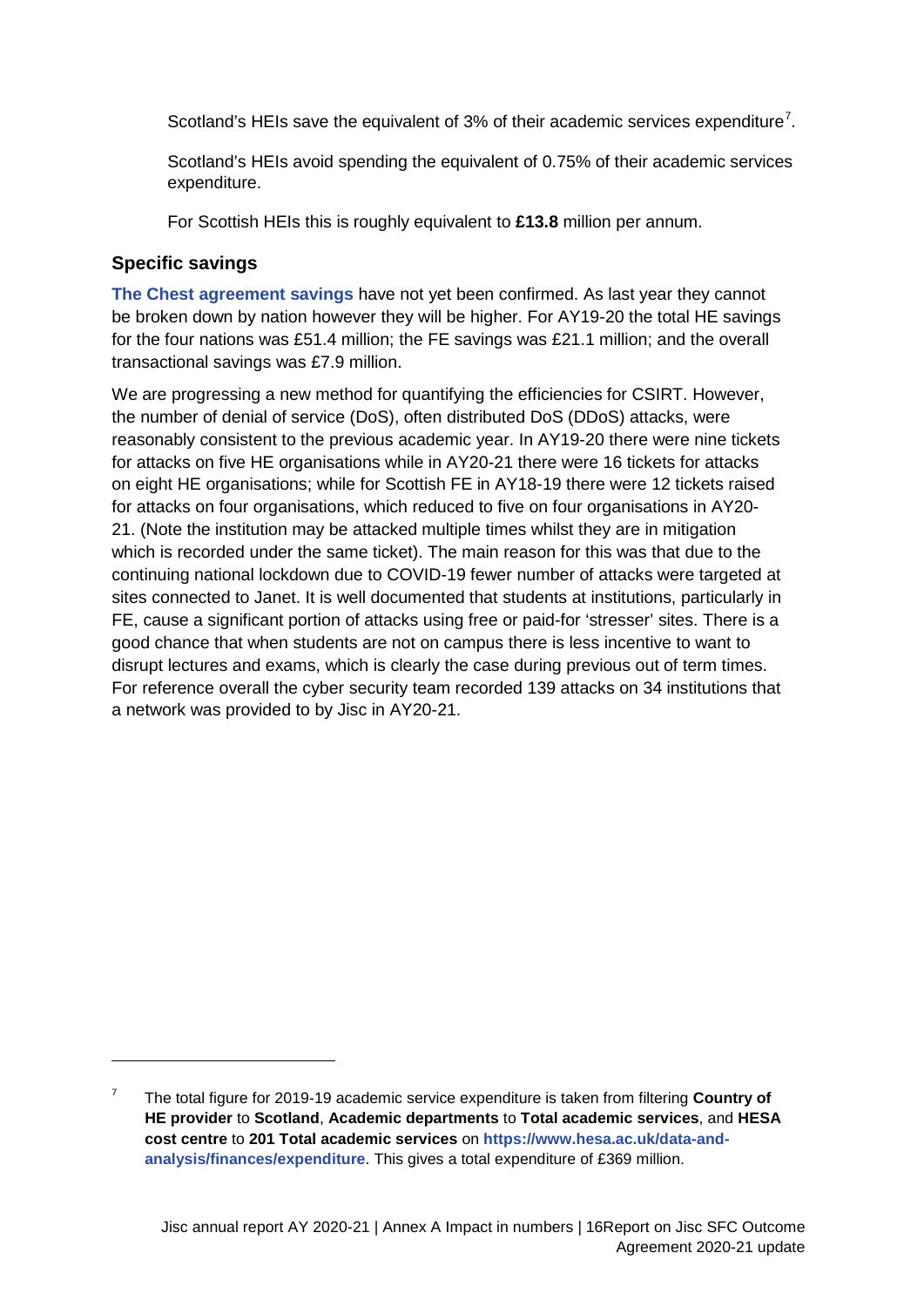# <span id="page-17-0"></span>**Annex B Progress indicators**

### 1. **Uptake of Jisc services by institutions**

#### **Key:**

Orange: Relevant and included in the Jisc subscription bundle

Blue: Relevant but not included in the subscription bundle ('optional' services)

Red: Not deemed relevant to that sector or included in the subscription bundle

### **Notes**

- Eduroam data is incomplete as nine member colleges access eduroam through UHI. Argyll College connects via an extended LAN rather than the usual tail circuit hence Janet IP connections, cyber security portal, CSIRT, etc., are not showing 100%.
- The Digital leaders programme ran in AY2020-21 but the numbers will not be uploaded until the end of September 2021.
- Known issues with Google Analytics have meant we could not track usage of: Hairdresser training, Knowledge Base +, or OpenDOAR in AY2020-21.
- There are data source issues for Netsight and Zetoc usage although they have been running in AY2020-21.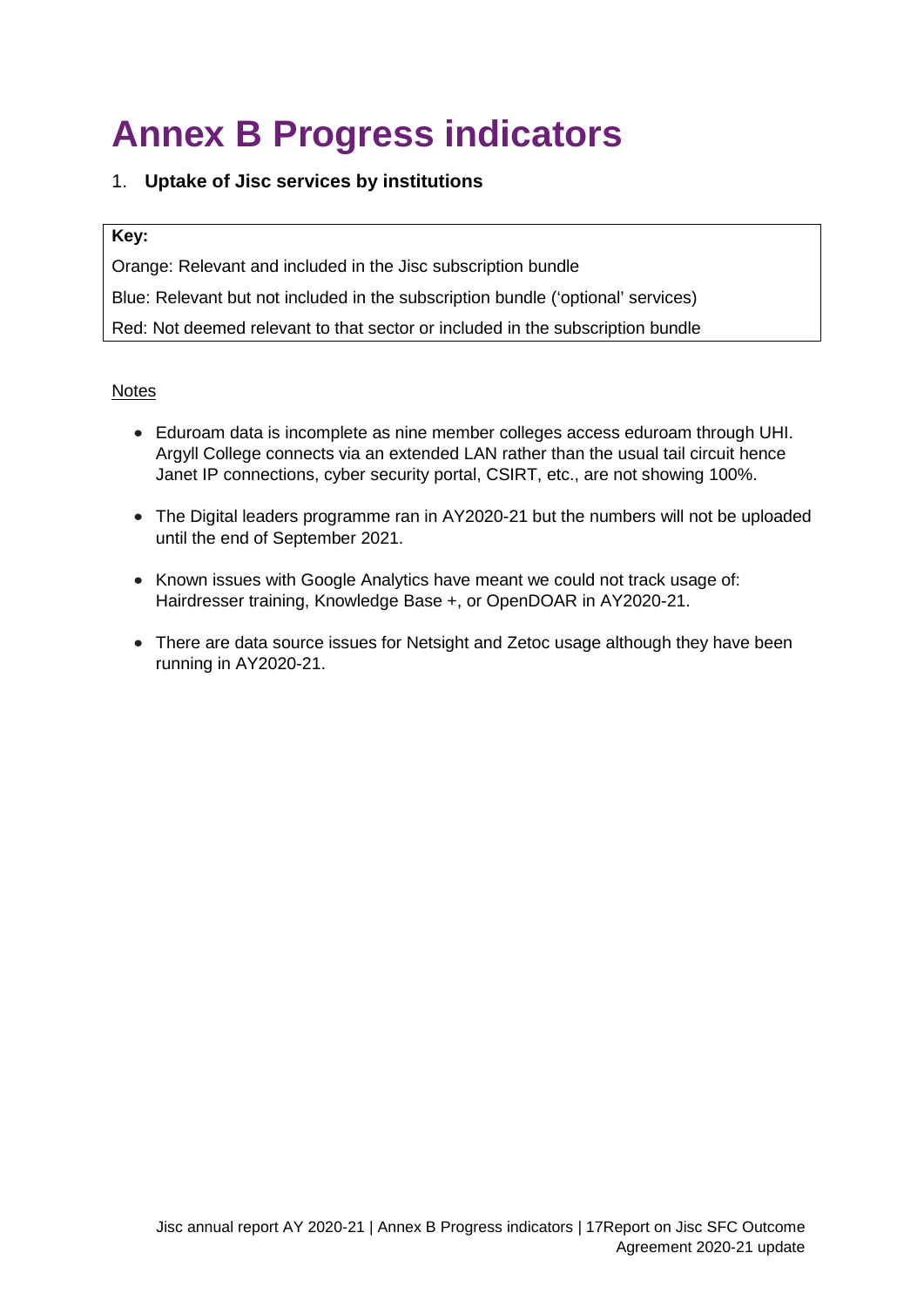#### **FE uptake of active services in Scotland**

#### Academic Year: FE

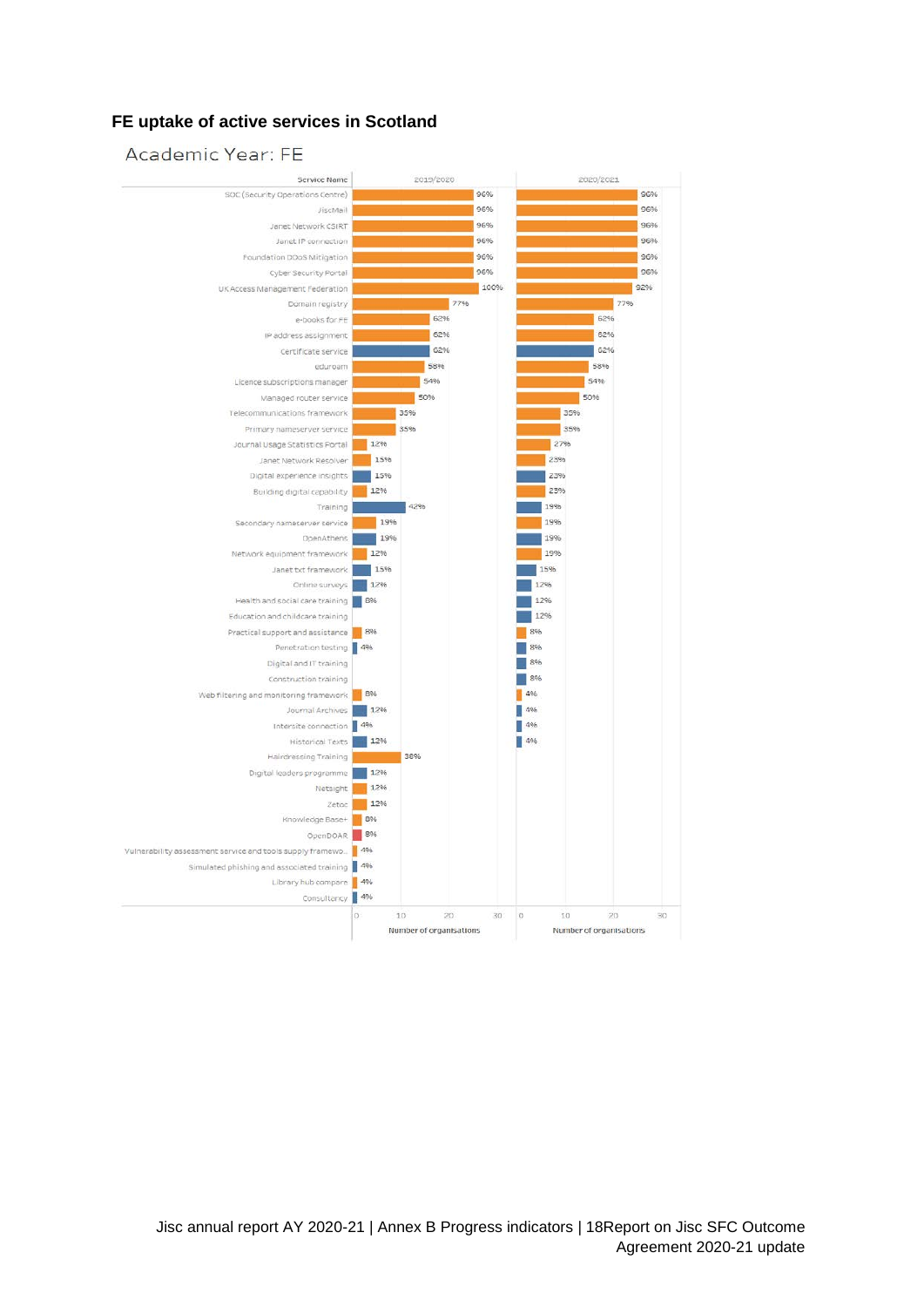### **HE uptake of active services in Scotland**

#### **Notes**

- As in FE the Digital leaders programme was delivered this academic year, but numbers will not be uploaded until the end of September 2021.
- Known issues with Google Analytics have meant we could not track usage of: Archives Hub, Hairdresser training, Knowledge Base +, Sherpa Romeo, Sherpa Juliet, Sherpa REF, Sherpa Fact or OpenDOAR in AY2020-21.
- There are data source issues for Netsight usage although it has been running in AY2020-21.
- No WRAP training was done by Scottish institutions in AY2020-21.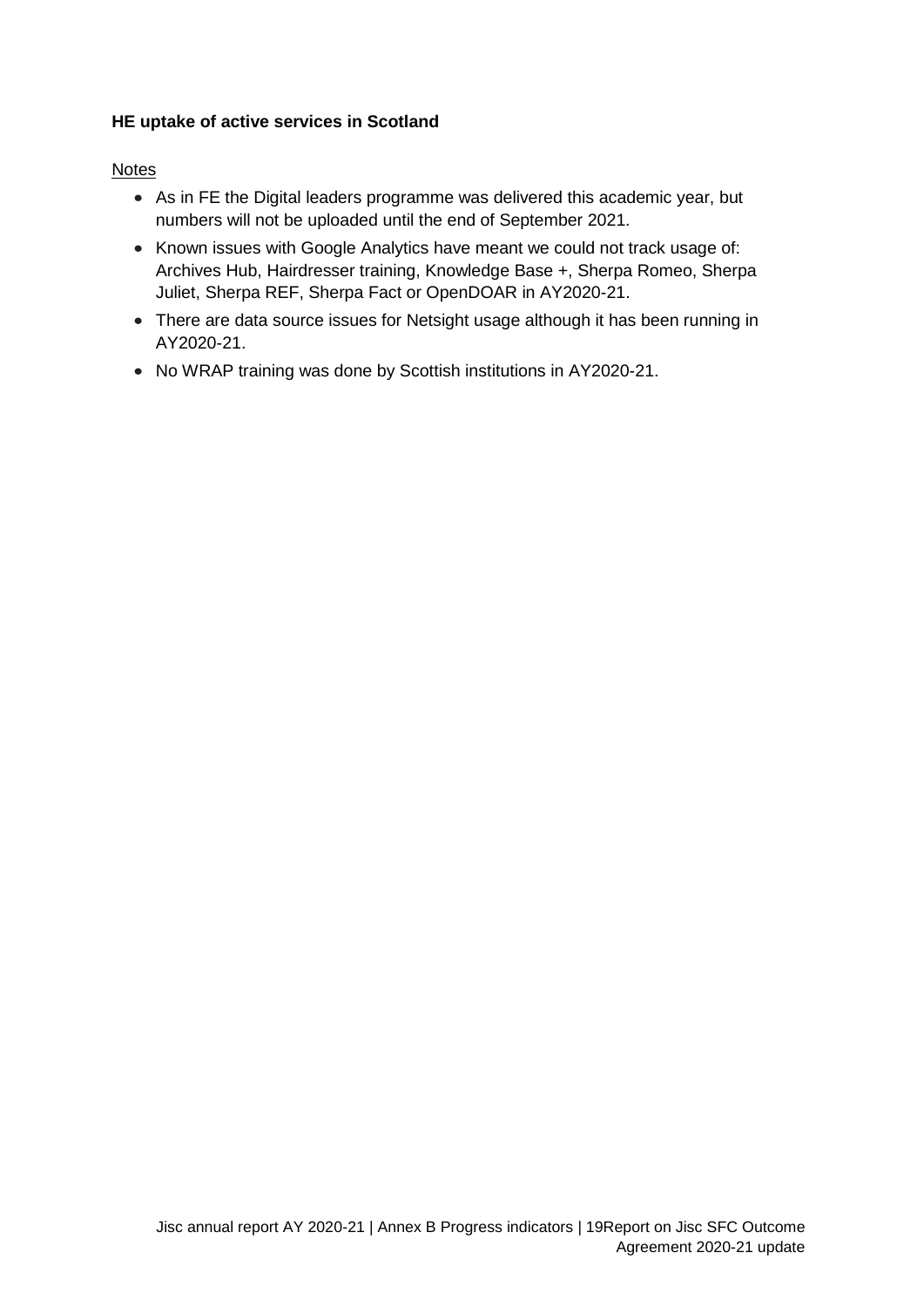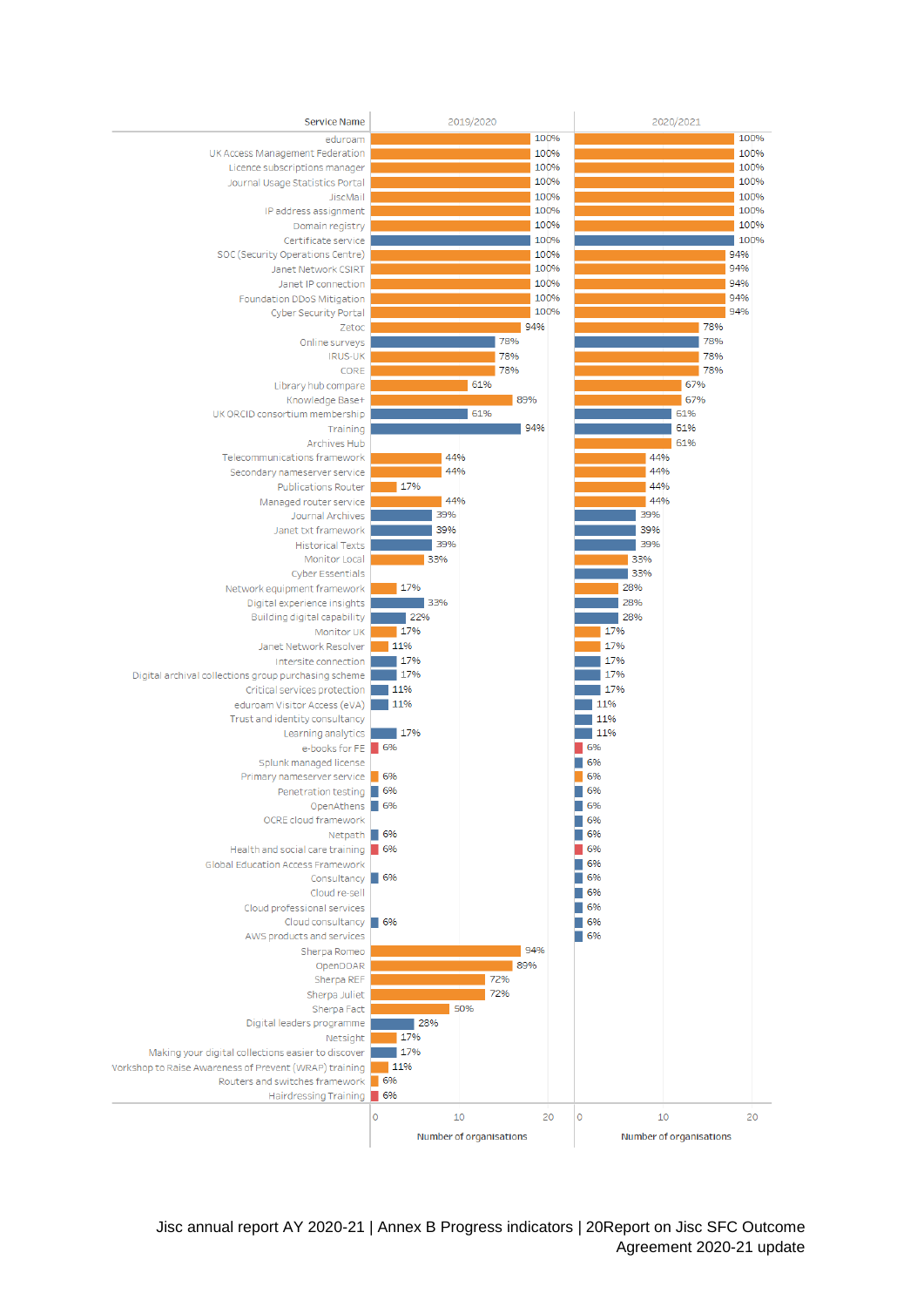## **2. Savings secured by Jisc on licensed digital content**

### **HE savings**

All Scottish Universities subscribe to at least one **[Transitional Open Access Agreement](https://www.jisc.ac.uk/content/open-access/our-role)** which includes journal content that we negotiate specifically for the SHEDL consortia. From a total expenditure of £18.2m in AY 2020-21, we saved Scottish HE members a total of **£2.4m[8](#page-16-0)** .

Scottish HEI's currently subscribe to 21 archive agreements, 14 of which are free of charge. The negotiations saved them **£259k** in AY 2020-21. The total commercial value of the archival content is **£1.3m** (based on the agreements that they subscribe to).

### **FE savings**

From a total expenditure of £60.8k in AY 2020-21, we saved Scottish FE members a total of **£224k**. It is worth noting that FE colleges in general subscribe to a lot of free of charge agreements.

### *Additional supporting info:*

Scottish FE colleges subscribed to 13 archive agreements in AY 2020-21, all of which are free of charge. Our negotiations saved them **£98.4k** and they have access to archival content that has a total commercial value of **£907k**.

### **Other savings**

-

In AY 2020-21, Jisc Licensing negotiated 36 Transitional Open Access Agreements with 33 publishers enabling *c.* 51% of UK research output to be covered by UK funder compliant arrangements.

The Transitional Open Access Agreements put in place in 2021 are known to have reduced total UK sector expenditure with the publishers by over £5.5 million and to have rapidly increased the number of articles being published OA to between 85-100%, up from around 20-30%, for a larger number of publishers.

139 UK HE members or 83% of UK HE members take at least one Transitional Open Access Agreement. With all Scottish HE members subscribed to the SAGE Journals SHEDL Read & Publish 2020-2022 Agreement, 100% of Scottish HE members take at least on Transitional Open Access Agreement.

### **3. Number of institutional engagements being managed by Jisc Scotland.**

In 2020-21, Jisc held **156** events and/or training sessions which included at least one delegate from a Scottish institution. All of these events/training sessions were held online. A total of **2140 delegates from Scottish institutions and organisations** were registered, with 470 from FE, 1547 from HE, and 123 from other organisations (such as stakeholders and intermediaries).

Particularly significant amongst the events was **[Connect More 2021](https://www.jisc.ac.uk/connect-more)** in June. Due to COVID-19 restrictions, the 4-day was held online and celebrated 'local excellence in the teaching and learning space'. It was aimed at users and consumers of Jisc products, solutions and

 $8$  Jisc saved UK HE a total of £8.1m through our Transitional Open Access Agreements.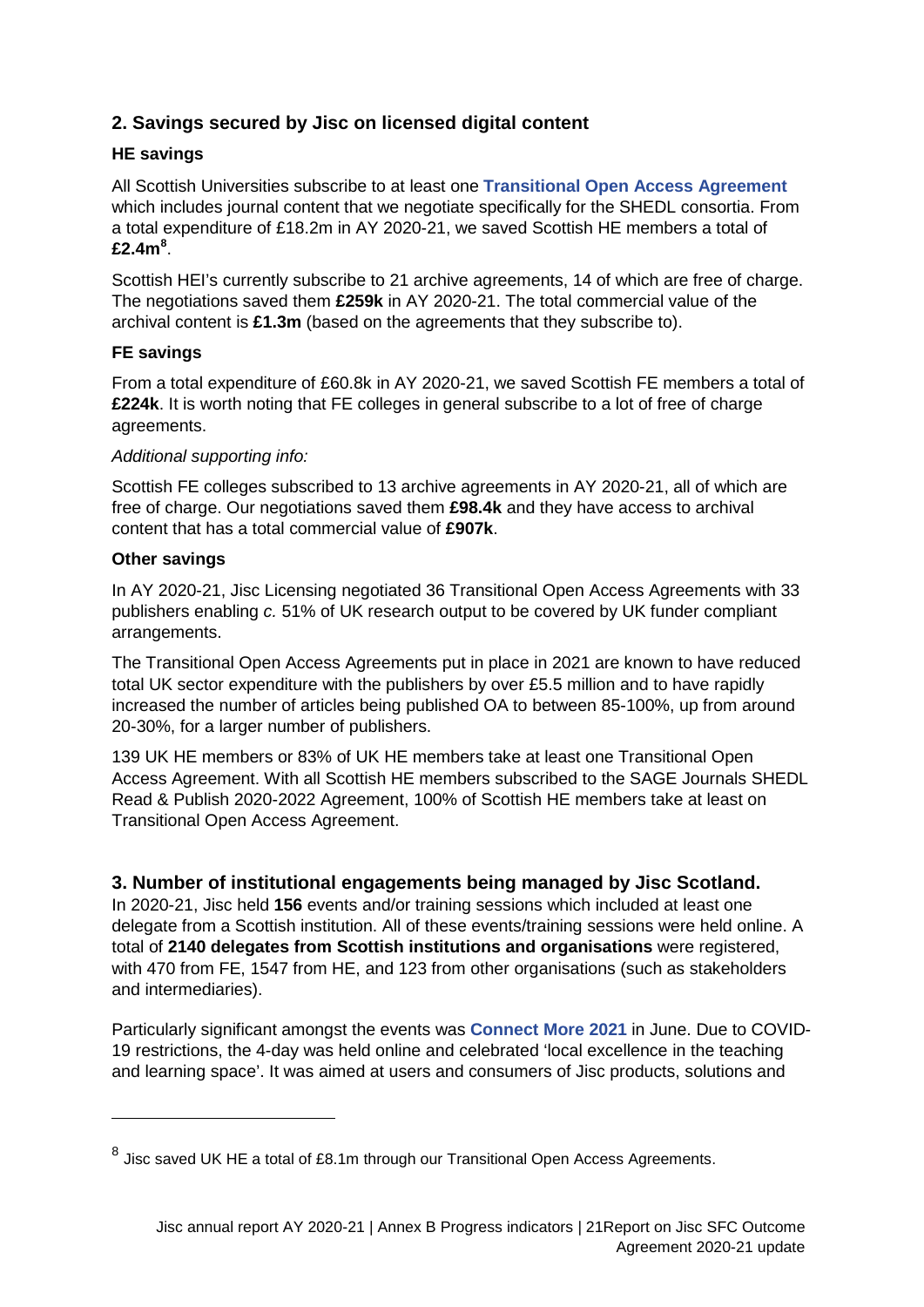services. Of the 192 Scottish delegates (85 from FE, 95 from HE and 12 others). The event achieved a satisfaction rating of 70%, with 78% satisfied with the keynote presentations.

Jisc's flagship annual UK-wide event, **[Digifest](https://www.jisc.ac.uk/digifest)**, was delivered online over four days in March 2021 and saw high attendance from Scotland with 264 Scottish delegates (81 from FE, 179 from HE and 4 others). The post-event survey showed a marked difference in satisfaction between those who were attending for the first time (81% satisfied) and those who had previously attended a live event (58%). This difference can be traced to returning delegates missing the networking opportunities in particular. Although attendees were more isolated than they would have been at an in-person event, many of those who attended referenced the convenience of the on-demand and online aspects of the event.

In addition to funder, stakeholder and community engagement, Jisc continued to work closely and proactively with its members in Scotland in order to ensure they're getting the most value from their membership of Jisc. There were 132 take-ups of service from Scottish members in the reporting year 2020-21, across 39 different services. This included upgraded connectivity at Glasgow Kelvin College, University of the West of Scotland, Robert Gordon University and Abertay University.

With regard to examples of engagement, Jisc account managers worked with members on the transition to Jisc's new Certificate Service, which, in addition to greater functionality around security certificate provision, also has increased savings for members.

Jisc has been selected by GÉANT as the UK's sole Amazon Web Services (AWS) reseller on the OCRE cloud framework, which enabled the University of Dundee to access £300k worth of AWS services efficiently in support of research.

In the reporting year, there has been a substantial increase in the number and intensity of cyber attacks on the education sector, and this has been the case in Scotland too. We, along with other sector agencies, helped the University of the Highlands and Islands in relation to the ransomware attack it sustained, for example.

In terms of connectivity, the University of Edinburgh sought to provide the highest standards of internet access across its student accommodation. Jisc's account manager worked successfully with the university to install or upgrade intersite connections in order to meet that objective.

In addition to the above, and in response to the COVID-19 lockdown(s), Jisc partnered with the College Development Network, with some input from Education Scotland, to deliver '**[Virtual Bridge](https://www.cdn.ac.uk/blog/virtual-bridge-webinars/)**' sessions, around support for moving teaching and learning online. In the reporting year, 101 sessions were delivered, all of which were recorded and form an ongoing resource.

#### **4. Janet network performance and reliability**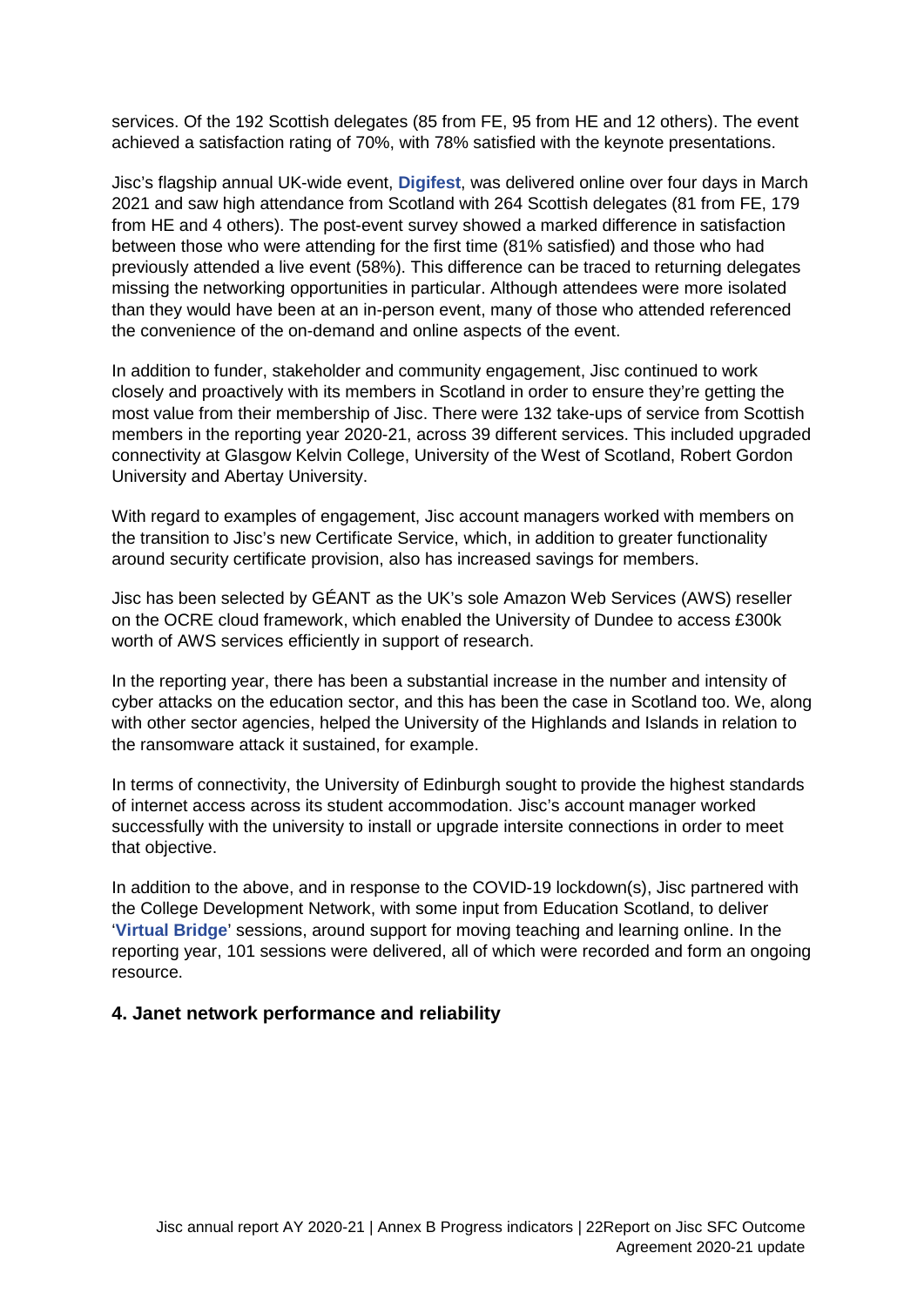

NB: Periods of scheduled and emergency maintenance are not included in reliability performance statistics

| <b>Service Reliability</b> |                                                                                           |                      |                                                        |                     |                                                        |                                     |                                                        |
|----------------------------|-------------------------------------------------------------------------------------------|----------------------|--------------------------------------------------------|---------------------|--------------------------------------------------------|-------------------------------------|--------------------------------------------------------|
|                            |                                                                                           |                      | Average Availability - Further Education               |                     |                                                        |                                     | *IANET<br>Scotland                                     |
| 100.0%                     |                                                                                           |                      |                                                        |                     |                                                        |                                     |                                                        |
|                            |                                                                                           |                      |                                                        |                     |                                                        |                                     |                                                        |
| 99.7%                      |                                                                                           |                      |                                                        |                     |                                                        |                                     |                                                        |
|                            |                                                                                           |                      |                                                        |                     |                                                        |                                     |                                                        |
| 99.4%                      |                                                                                           |                      |                                                        |                     |                                                        |                                     |                                                        |
|                            | Aug-20<br>$Sep-20$                                                                        | Nov-20<br>Oct-20     | $Dec-20$<br>$lan-21$                                   | Feb-21              | $Mar-21$<br>Apr-21                                     | $May-21$                            | $ u -2 $<br>$ um-2 $                                   |
|                            |                                                                                           |                      |                                                        |                     |                                                        |                                     |                                                        |
|                            | Average Availability of FE Services in Scotland                                           |                      |                                                        |                     | Average Availability of FE Services in Janet           |                                     |                                                        |
| Jul 2021                   | Equivalent<br>Unavailability in<br>Minutes per Service                                    | 12 Months<br>Rolling | Equivalent<br>Unavailability in<br>Minutes per Service | Jul 2021            | Equivalent<br>Unavailability in<br>Minutes per Service | 12 Months<br>Rolling                | Equivalent<br>Unavailability in<br>Minutes per Service |
| 100%                       | $\bf{0}$                                                                                  | 99.99%               | 53                                                     | 99.98%              | 9                                                      | 99.98%                              | 87                                                     |
|                            | Mean Time to Repair<br>Average Faults per Service per Year                                |                      |                                                        | Mean Time to Repair |                                                        | Average Faults per Service per Year |                                                        |
|                            | 3h 20m                                                                                    |                      | 0.31                                                   | 0.29<br>5h 47m      |                                                        |                                     |                                                        |
|                            | Based on 22 faults over the last 24 months<br>Based on 343 faults over the last 24 months |                      |                                                        |                     |                                                        |                                     |                                                        |
|                            |                                                                                           |                      |                                                        |                     |                                                        |                                     |                                                        |

NB: Periods of scheduled and emergency maintenance are not included in reliability performance statistics

The **[service level commitment](https://repository.jisc.ac.uk/7326/1/janet-backbone-and-janet-ip-connections-availability-and-service-level-commitments.pdf)** sets a target minimum of 99.7% availability for each service averaged over a 12-month rolling period.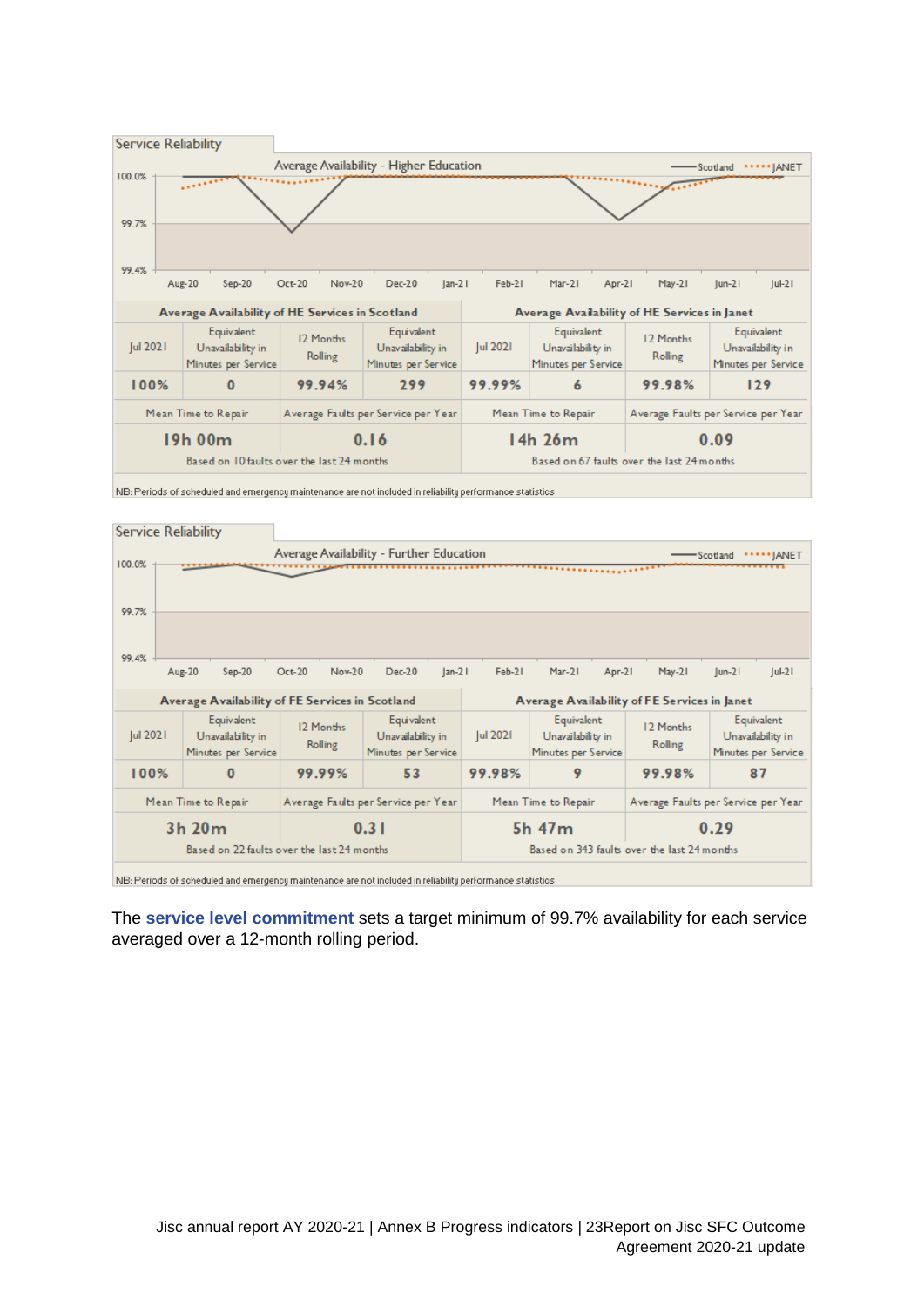# <span id="page-24-0"></span>**Annex C Equality update**

SFC's grant funding letter to Jisc dated 9 June 2020 requires Jisc to demonstrate how its work has contributed to the delivery of the Public Sector Equality Duty and the Scottish Specific Duties (Equality Act 2010).

# <span id="page-24-1"></span>**Equality KPIs**

• **Indicator:** *100% of all Jisc sector events will take place in a wheelchair accessible venue.*

As all of Jisc's events in AY 2020-21 were held online, we are unable to measure this indicator. However we expect to return to face to face events between Q4 2021 and Q1 2022 when we should be in a position to measure this indicator.

• **Indicator***: Consideration for the needs of the hearing impaired will be given for 100% of all Jisc sector events.*

As all of Jisc's events in AY 2020-21 were held online, we are unable to measure this indicator. However, we ran a full programme of online events across a variety of platforms (e.g. Zoom, Eventsair and Pixelmax). Each were accessible to varying degrees, and each had a compliant accessibility statement. Online events generally increase accessibility, and as we emerge from the pandemic we are exploring a combination of physical, online and hybrid events as requested by delegate feedback.

• **Indicator:** *Female keynote speakers at Networkshop will equate to 50% total keynote speakers in order to promote the role of female professionals in the sectors Jisc serves.*

At **[Networkshop 2021](https://www.jisc.ac.uk/networkshop)** (online), one out of the three keynote speakers were female (33.3%). We will continue to promote the role of female professionals in the sectors served by Jisc.

## <span id="page-24-2"></span>**Equality summary**

Jisc has put equality, diversity and inclusion at the forefront of its people strategy. By driving a strong culture throughout the organisation, we are ensuring that colleagues have an environment where they feel they can bring their authentic selves to work.

### **Diversity**

There has been an increase in the diversity within Jisc. We undertook a detailed review and research programme, working with external experts, resulting in us implementing 'Always Inclusive' as one of our guiding principles. Now, working with a seven-pillar framework, we are using this to drive progression in diversity awareness, inclusive leadership, policy and process, and improving diversity data collection and analysis. We hold diversity data in accordance with GPDR principles. Colleagues are encouraged to share their diversity data however this is voluntary.

### **Supporting staff with disability**

Jisc supports individuals with disabilities by providing appropriate support and/or adjustments. We do this by providing full and careful consideration to applications for employment from registered disabled candidates with due regard to their aptitudes and abilities. In line with our commitment to a diverse and inclusive workforce, disabled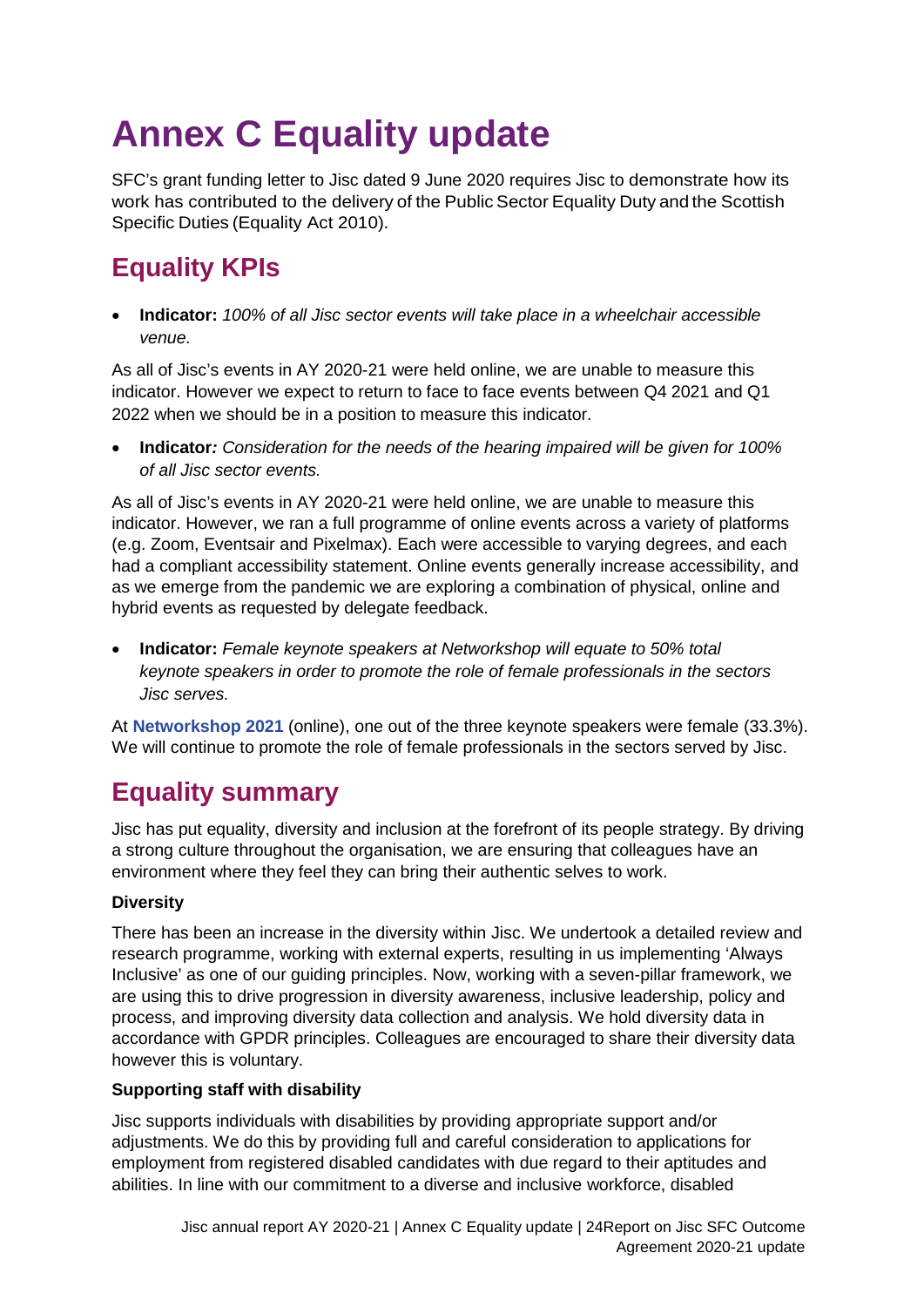employees have equality of access to training, development and progression. Sympathetic support is also given to support the return to work and retention of a newly disabled employees, providing where required a period of rehabilitation, support and training.

Jisc takes a proactive approach to supporting the health, safety and wellbeing of all staff and works with an independent occupational health provider, who liaises with staff, line managers and the HR team to determine if there are any measures or reasonable adjustments to be considered to support the individual in the workplace. In the summer of 2021 we partnered with a new Occupational health and employee assistance programme provider, to continue to deliver and enhance the support provided.

Our proactive approach is driven by our iMatter Strategy. We have trained a further 26 mental health first aiders this year bringing us to a total of 43 mental health first aiders across the business. We have also introduced wellbeing champions who help to create and deliver numerous wellbeing initiatives to support our staff and raise awareness. We continue to support our staff during the COVID-19 pandemic for both their physical and mental wellbeing.

Jisc has ensured that it uses platforms which offer closed captions for all staff webinars and meetings. The internal communications team has further improved the accessibility process, ensuring that all company-wide presentations to staff are accessible and inclusive. We have held numerous consultations to ensure that our 2021 in-person staff conference will take an inclusive approach with significant reasonable adjustments being implemented.

### **Gender and bonus pay reporting**

Forty-four per cent of our workforce is female. Our latest gender pay gap report can be found on our **[website,](https://www.jisc.ac.uk/about/corporate/gender-and-bonus-pay-report)** and which shows that and our mean pay gap reduced by 2.6%, which was the largest reduction seen since we started reporting on this in 2018. This reduction has been supported by more women joining the Executive Leadership Team. We continue to be above the national average for women in tech roles; but we will not be complacent. We have 32% of our tech roles taken by women compared to 25% nationally. The main factors that contribute to Jisc's gender pay gap are that we have fewer women in leadership and technical roles and so we are actively engaged in a range of actions to address the challenges in closing the pay gap. Our commitment to this is demonstrated in the changes we have made to our recruitment processes and by creating new external partnerships to support the widening of our talent pool, plus improved collection and analysis of recruitment data from application to appointment. We have an excellent track record on flexible working, and have shifted to hybrid working following the pandemic, ensuring that we are an outputbased organisation.

### **Key diversity and inclusion achievements AY 2020-21**

We have made significant progress with embedding our diversity and inclusion (D&I) strategy to ensure equality for all colleagues within the business. Highlights include:

- Launch of D&) strategy
- A growing employee-led inclusion group to support the D&I strategy (e.g. supporting awareness raising and celebratory events for International Women's Day and Pride month). Members also receive D&I training. We expect to see further employee groups to form as momentum builds.
- Neurodiversity and Neurodivergence group to support colleagues who identify as neurodiverse, and share information with individuals to learn more through spotlight sessions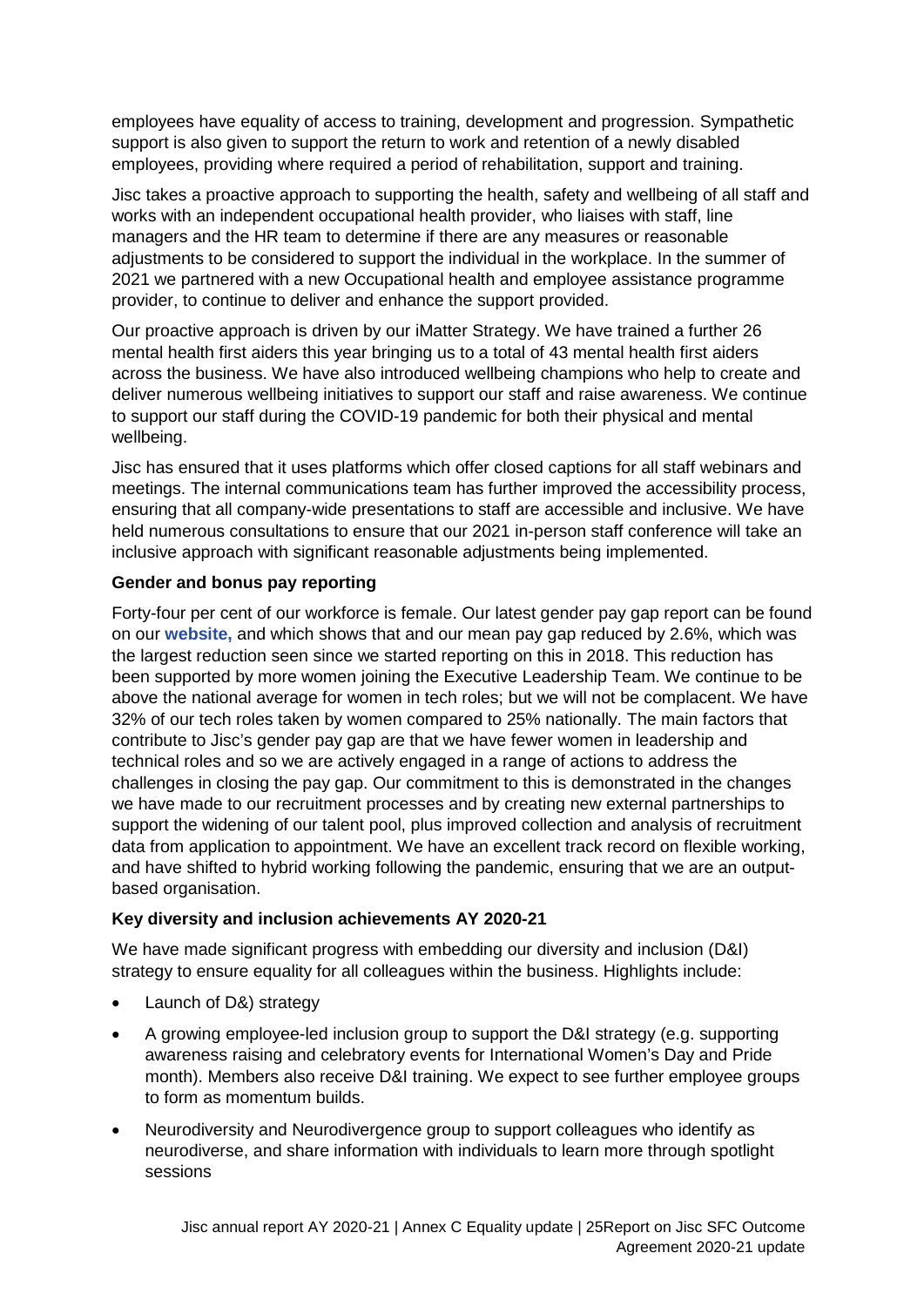- Implementation of the Black FE Leadership Group's anti-racism toolkit
- Partnership work with Pink News, with Jisc colleagues presenting at their STEM careers fair and encouraging candidates who identify as LGBT+ to work for Jisc
- Creation of a bespoke programme for our hiring managers on recruiting inclusively
- Growth in Jisc network of mental health first aiders.
- Continued signatory to **[Tech Talent Charter](https://www.techtalentcharter.co.uk/home)**
- Review of all policies and Jisc's diversity data form with D&I lens to reflect progressive culture change
- D&I section of the employee intranet to ensure strong communication to the business on our strategy, initiatives and opportunities to be involved with our equality work. Our Equality, Diversity and Inclusion Yammer network now has 169 members with an additional LGBT+ Yammer network having 30 members.

#### **Corporate social responsibility**

Our [approach to corporate social responsibility](https://www.jisc.ac.uk/about/corporate/corporate-social-responsibility) (CSR) reflects the steps that we are taking to ensure we are, and remain, a good corporate citizen. Social responsibility encompasses everything we do that has an impact on society around us – it is our values and behaviour as an organisation.

We are committed to ensuring that Jisc is a responsible corporate citizen. To do this, we must (among other things):

- Identify and address issues of equality, diversity and inclusion amongst our current and future workforce
- Ensure that employees are supported in their mental and physical health and treated with dignity, respect and in accordance with basic human rights
- Understand our suppliers' commitments to CSR issues and practices and ethical approaches to business in our investment strategy.

Our achievements in AY 2020-21 have included:

- **Mental health:** launched a health cash plan for all colleagues and focussed on mental health support for staff
- **Diversity and inclusion:** developed D&I strategy and set up a dedicated working group to improve awareness and processes at Jisc (see above)
- **Modern slavery strategy**: dedicated working group to improve awareness and processes. Modern slavery awareness training is mandatory for all staff and we offer enhanced training on modern slavery and procurement to ensure that our supply chain is as ethical as possible
- **Gender pay gap**: continued to address our gender pay gap and encourage women into the technology sector.
- **CSR policy:** completed colleague engagement survey to understand issues of concern to staff. Currently rolling out CSR champions across Jisc.

#### **Key equality achievements on behalf of our members**

Jisc has helped its members to implement the **[web accessibility regulations](https://www.jisc.ac.uk/accessibility)** in a number of ways: